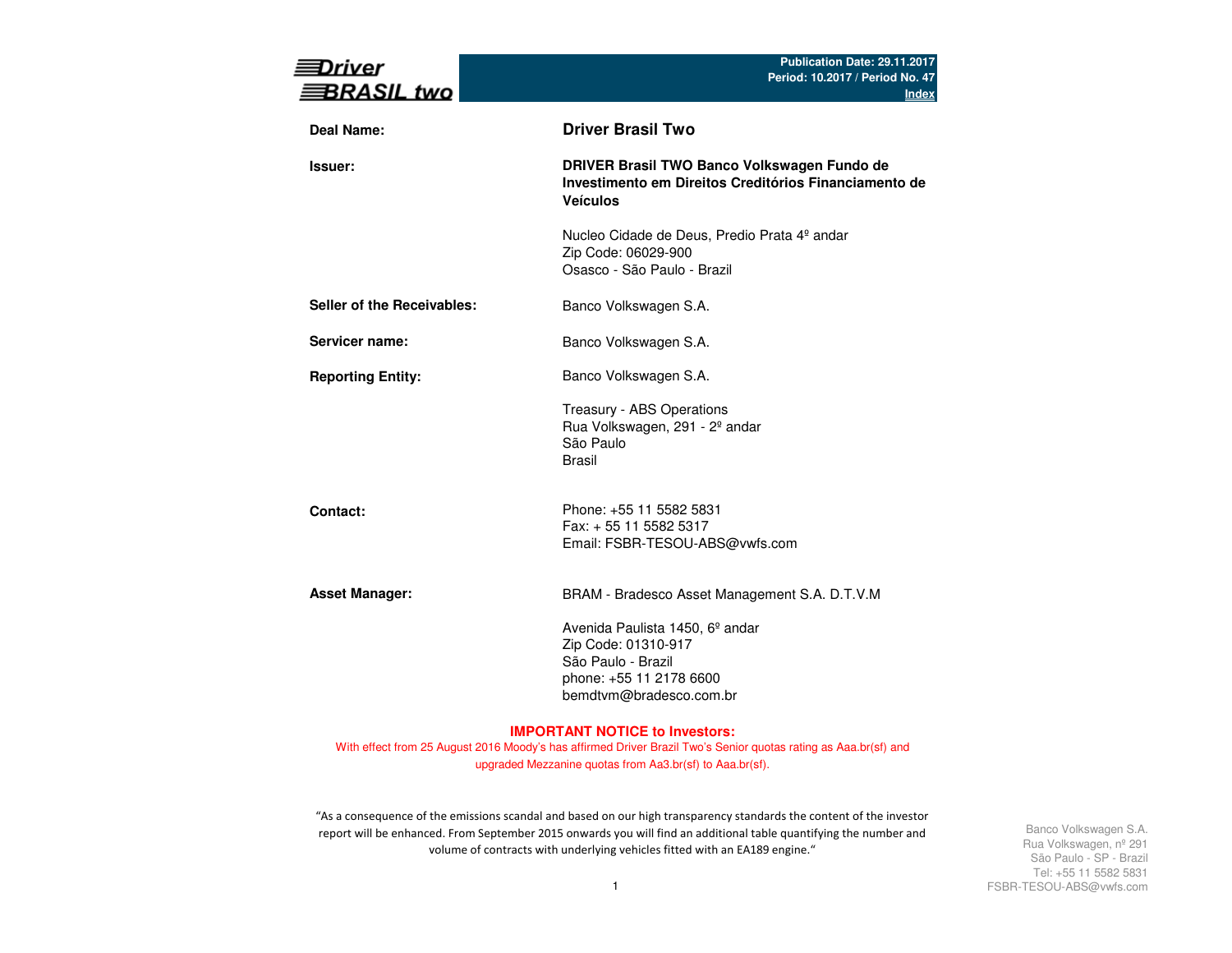

## **Contents**

| Page           | <b>Table of Contents</b>                  |
|----------------|-------------------------------------------|
| 1              | Cover                                     |
| $\overline{c}$ | <b>Contents</b>                           |
| 3              | <b>Reporting Details</b>                  |
| 4              | <b>Parties Overview</b>                   |
| 5              | <b>Transaction Events I</b>               |
| 6              | <b>Transaction Events II</b>              |
| $\overline{7}$ | <b>Transaction Events III</b>             |
| 8              | <b>Information regarding the Notes I</b>  |
| 9              | <b>Information regarding the Notes II</b> |
| 10             | <b>Credit Enhancement</b>                 |
| 11             | <b>Swap Fixing / Waterfall</b>            |
| 12             | <b>Amortisation Profile I</b>             |
| 13             | <b>Amortisation Profile II</b>            |
| 14             | <b>Run Out Schedule I</b>                 |
| 15             | <b>Run Out Schedule II</b>                |
| 16             | <b>Outstanding Contracts</b>              |
| 17             | <b>Delinquencies</b>                      |
| 18             | <b>Recoveries</b>                         |
| 19             | Pool Data I                               |
| 20             | Pool Data II                              |
| 21             | Pool Data III                             |
| 22             | Pool Data IV                              |
| 23             | Pool Data V                               |
| 24             | Pool Data VI                              |
| 25             | Glossary                                  |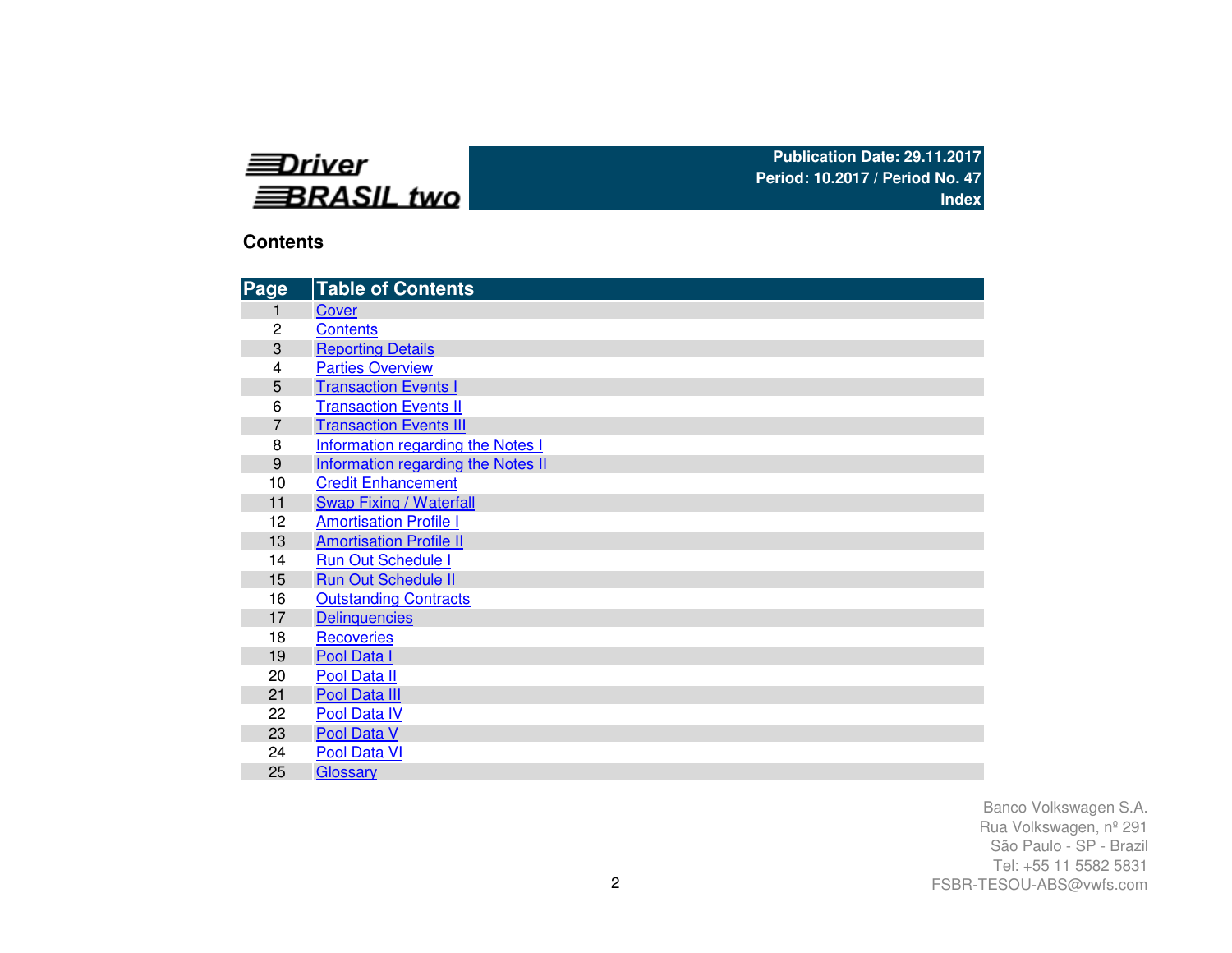

**Reporting Details**

#### **Deal Overview**Cut-Off Date 17/12/2013 Publication Date: Scheduled Date of Clean-Up-CallI December 2017 Payment Date: Legal Maturity Date **December 2018** Reporting Date: Issue Date 11/12/2013 Asset Collection Period: Period No.: 47 Interest Accrual PeriodReporting frequency: which are all the monthly Note Payment Period: Next Payment Date: 07/11/2017 Days accrued: 21 29/11/2017 05/10/2017 (4th of each month)31/10/2017 (last day of each month) from 01/10/2017 until 31/10/2017 from 06/09/2017 until 05/10/2017from 06/09/2017 until 05/10/2017

| <b>Type of Car at Pool Cut</b> | <b>Number of</b><br><b>Contracts</b> | Percentage of<br><b>Contracts</b> | Outstanding<br><b>Discounted</b><br><b>Principal Balance</b> | <b>Percentage Outstanding</b><br><b>Discounted Principal</b><br><b>Balance</b> |
|--------------------------------|--------------------------------------|-----------------------------------|--------------------------------------------------------------|--------------------------------------------------------------------------------|
| New Cars                       | 54.082                               | 91,26%                            | 982.628.189,61                                               | 92,75%                                                                         |
| Used Cars                      | 5.178                                | 8,74%                             | 76.758.090,68                                                | 7,25%                                                                          |
| <b>Total</b>                   | 59.260                               | $ 100.00\% $                      | 1.059.386.280,29                                             | 100,00%                                                                        |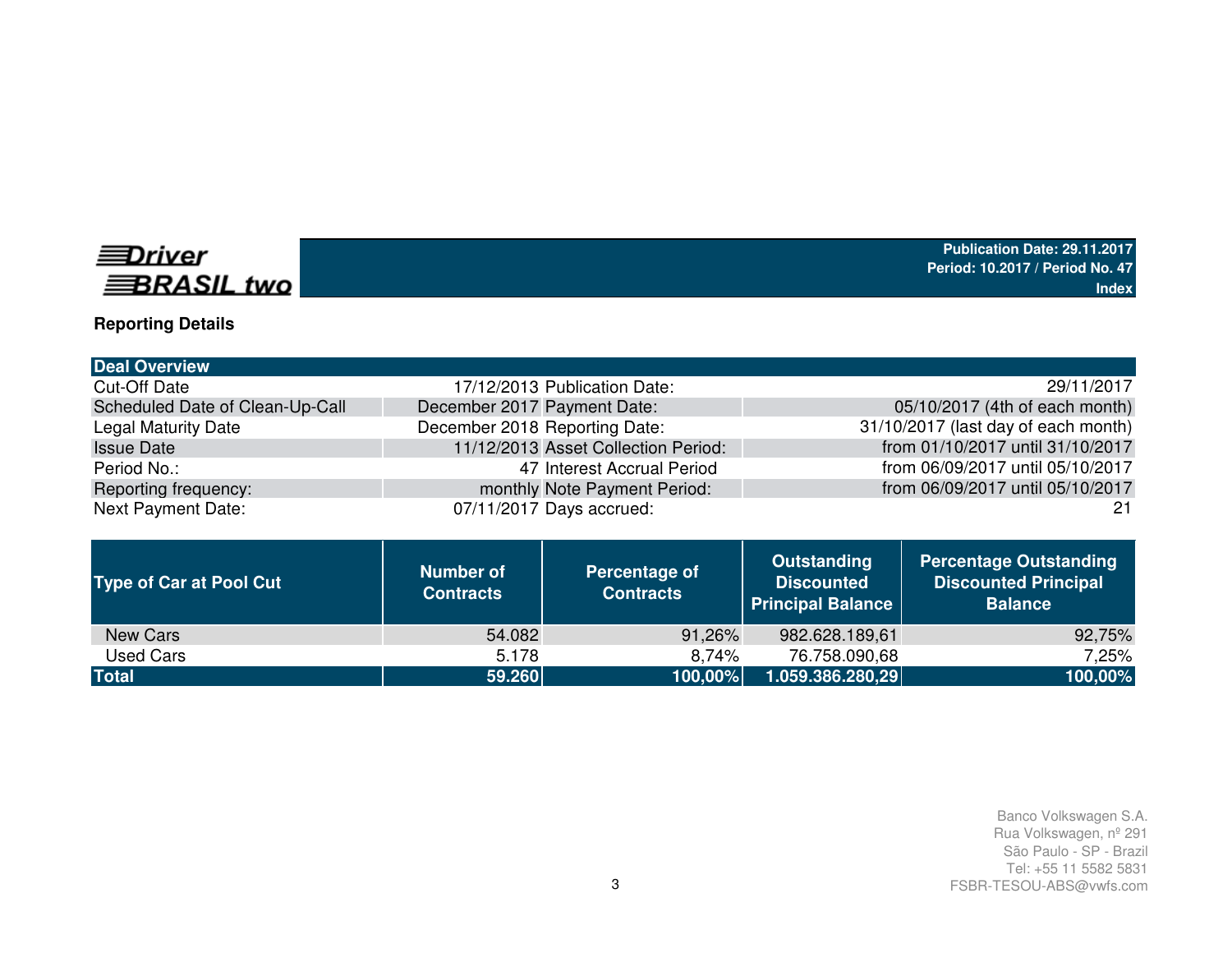

#### **Parties Overview**

| <b>Administrator:</b>     | <b>BEM DISTRIBUIDORA DE TÍTULOS E VALORES</b><br><b>MOBILIÁRIOS LTDA</b><br>Cidade de Deus<br>Bairro Vila Yara - 4º andar<br>Osasco - São Paulo<br><b>Brazil</b>                                                                                                                                                                                                                          | <b>Asset Manager:</b>    | BRAM - Bradesco Asset Management S.A. D.T.V.M<br>Avenida Paulista 1450, 6 <sup>°</sup> andar<br>Zip Code: 01310-917<br>São Paulo - Brazil<br>phone: +55 11 2178 6600<br>bemdtvm@bradesco.com.br    |                                                   |
|---------------------------|-------------------------------------------------------------------------------------------------------------------------------------------------------------------------------------------------------------------------------------------------------------------------------------------------------------------------------------------------------------------------------------------|--------------------------|----------------------------------------------------------------------------------------------------------------------------------------------------------------------------------------------------|---------------------------------------------------|
| <b>Custodian Bank:</b>    | Banco Bradesco S.A.<br>Cidade de Deus<br>Bairro vila Yara - 2º andar<br>Osasco - São Paulo<br>Brazil                                                                                                                                                                                                                                                                                      | <b>Collection Agent:</b> | Banco Volkswagen S.A.<br>Treasury - ABS Operations<br>Rua Volkswagen, 291<br>São Paulo<br>Brazil<br>Phone: +55 11 5582 5831<br>FSBR-TESOU-ABS@vwfs.com                                             |                                                   |
| <b>Swap Counterparty:</b> | Itaú BBA<br>Av. Brigadeiro Faria Lima, 3400<br>$3°$ ao $8°$ andar<br>São Paulo - SP<br><b>Brazil</b>                                                                                                                                                                                                                                                                                      | <b>Clearing System:</b>  | <b>CETIP S.A. - Mercados Organizados</b><br>Av. Brigadeiro Faria Lima, 1663, 1º andar<br>Jardim Paulistano São Paulo - SP<br>CEP: 01452-001<br>phone: +55 11 4152 9370<br>atendimento@cetip.com.br |                                                   |
| <b>Rating Agencies</b>    | Moody's América Latina Ltda.<br>Avenida Nações Unidas, 12551 16 <sup>°</sup> andar<br>04578-903 São Paulo<br>Brazil<br>martin.fernandez-romero@moodys.com<br>rodrigo.conde@moodys.com<br><b>Standard &amp; Poors Brasil</b><br>Avenida Brigadeiro Faria Lima, 201 18º andar<br>05426-100 São Paulo<br>Brazil<br>leandro.albuquerque@standardpoors.com<br>gustavo.belger@standardpoors.com |                          |                                                                                                                                                                                                    | Banco Volkswagen S.A.                             |
|                           |                                                                                                                                                                                                                                                                                                                                                                                           |                          |                                                                                                                                                                                                    | Rua Volkswagen, nº 291<br>São Paulo - SP - Brazil |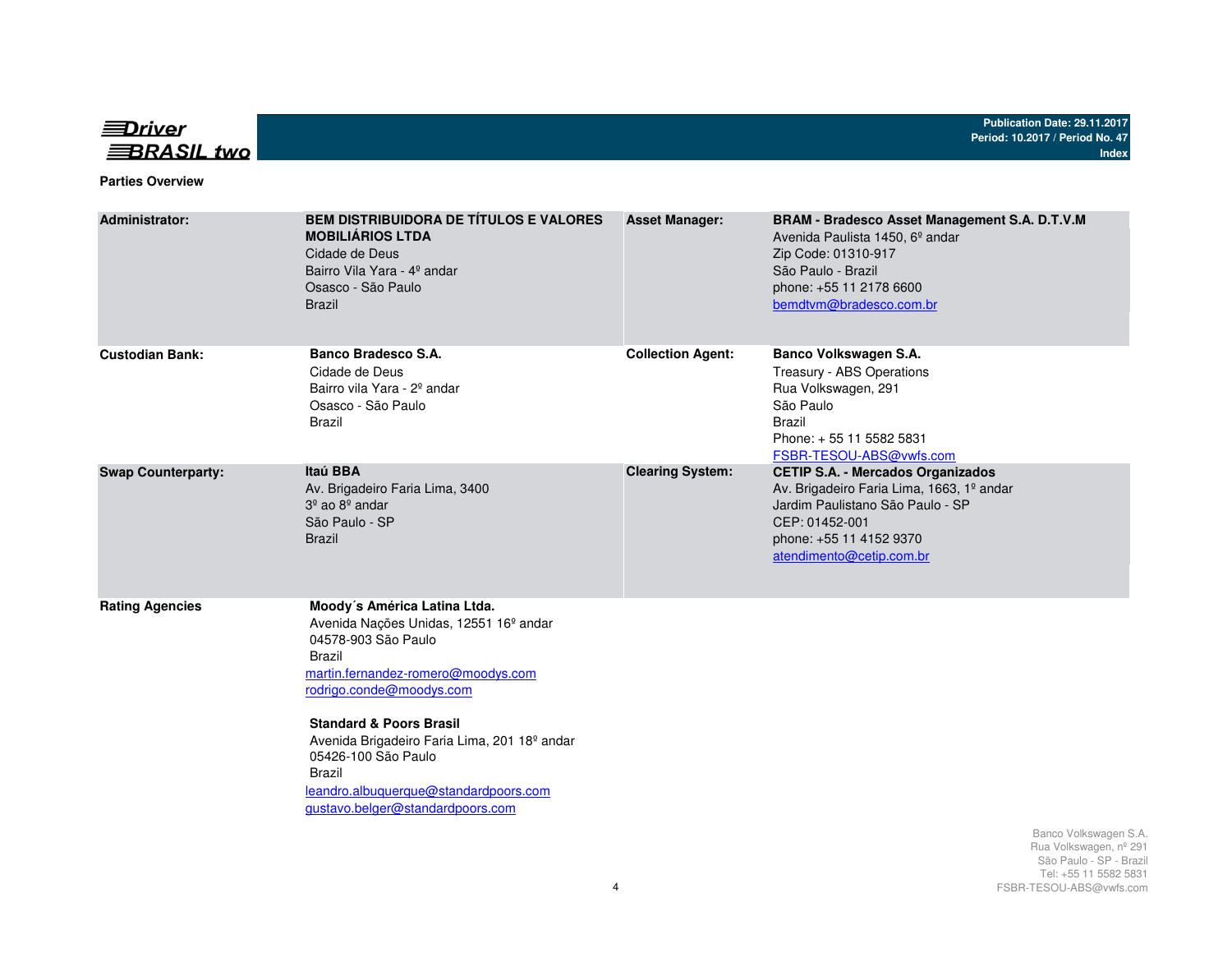

### **Transaction Events (I)**

| <b>Clean-Up Call Condition</b>                         |          |                                                      |
|--------------------------------------------------------|----------|------------------------------------------------------|
| Percentage of Current Outstanding Discounted Portfolio | $1.37\%$ |                                                      |
| Min. Percentage of Outstanding Discounted Portfolio    |          | 10,00% The Clean-Up-Call Condition has been reached. |

### **Clean-Up Call**

Banco Volkswagen S.A. will have the right at its option to exercise a Clean-Up Call and to repurchase the Loan Receivables from Driver Brasil One when the sum of the Discounted Principal Balance for all loan contracts is less than 10 per cent. of the sum of the Discounted Principal Balance for all Loan contracts as of the Cut Off Date, provided that all payment obligations under the Quotas will be thereby fulfilled.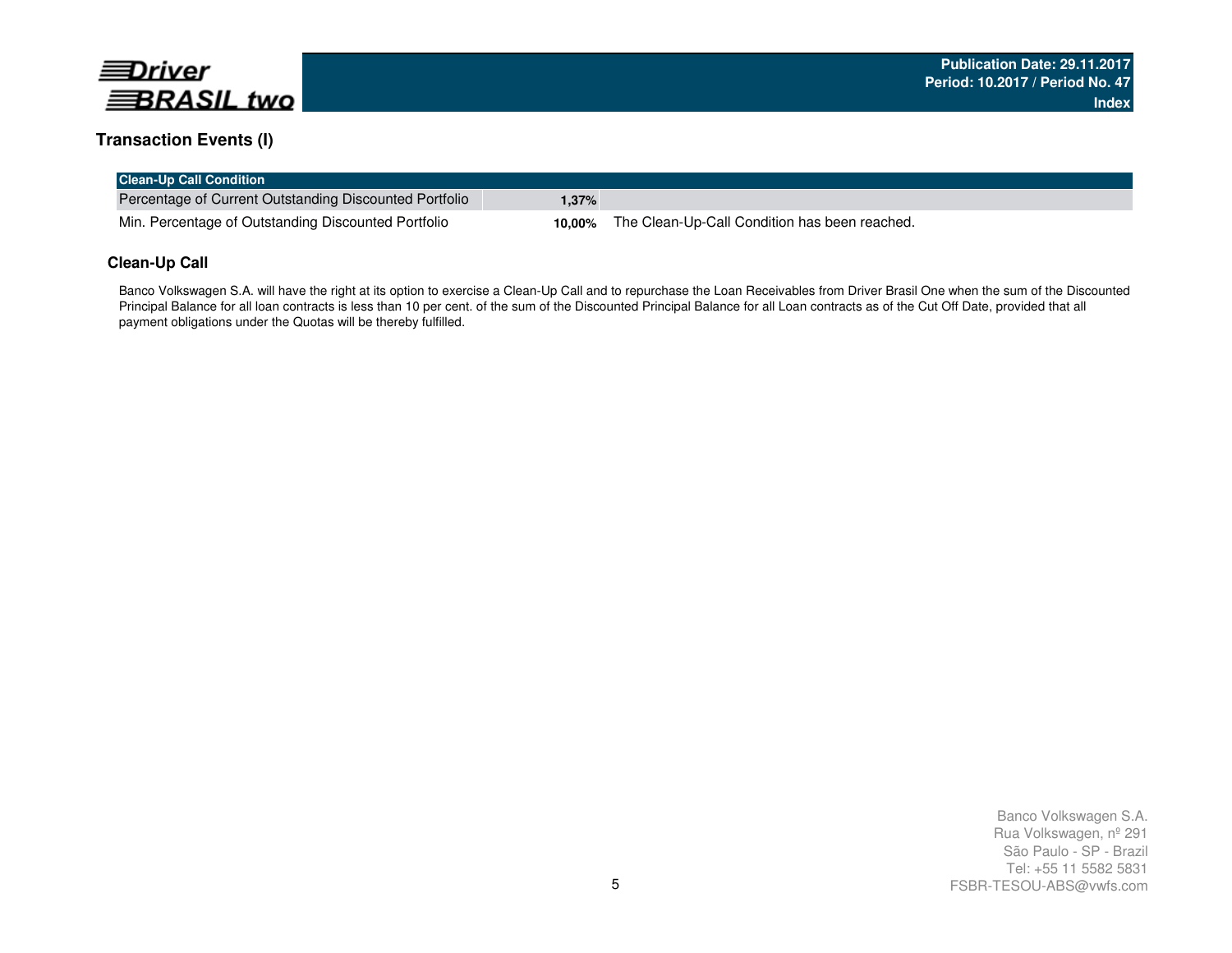

### **Transaction Events (II)**

| <b>Credit Enhancement Increase Conditions</b>                                                                                                                 |    |
|---------------------------------------------------------------------------------------------------------------------------------------------------------------|----|
| Level 1a Credit Enhancement Increase Condition - Cumulative Late Delinguencies do not amount to 2.6% for any<br>Payment Date before and incp. 12/2014         | NΟ |
| Level 1b Credit Enhancement Increase Condition -Cumulative Late Delinguencies do not amount to 4.8% for any<br>Payment Date bexween 01/2015 and incp. 12/2015 | ΝO |
| Level 2 Credit Enhancement Increase Condition - Cumulative Late Delinguencies do not amount to 7.4% for any<br><b>Payment Date</b>                            | NΟ |

|                                   |     | <b>Outstanding</b><br><b>Discounted Principal</b><br><b>Balance (in Arrears)</b> |     | <b>Outstanding Discounted</b><br><b>Principal Balance (at</b><br><b>Late Delinguency)</b> |
|-----------------------------------|-----|----------------------------------------------------------------------------------|-----|-------------------------------------------------------------------------------------------|
| Cumulative Late Delinquencies BOP | R\$ | 7.899.467,23                                                                     | R\$ | 16.336.046,26                                                                             |
| Late Delinquencies                | R\$ | 77.742.29                                                                        | R\$ | 45.772.49                                                                                 |
| Cumulative Late Delinguencies EOP | R\$ | 7.977.209,52                                                                     | R\$ | 16.381.818,75                                                                             |
|                                   |     |                                                                                  |     |                                                                                           |

| Discounted Principal Balance as of Pool-Cut Date             | 1.059.386.280,29 |  |
|--------------------------------------------------------------|------------------|--|
| Cumulative Late Delinquency as percentage of DPB at Pool-Cut | 1.54635%         |  |

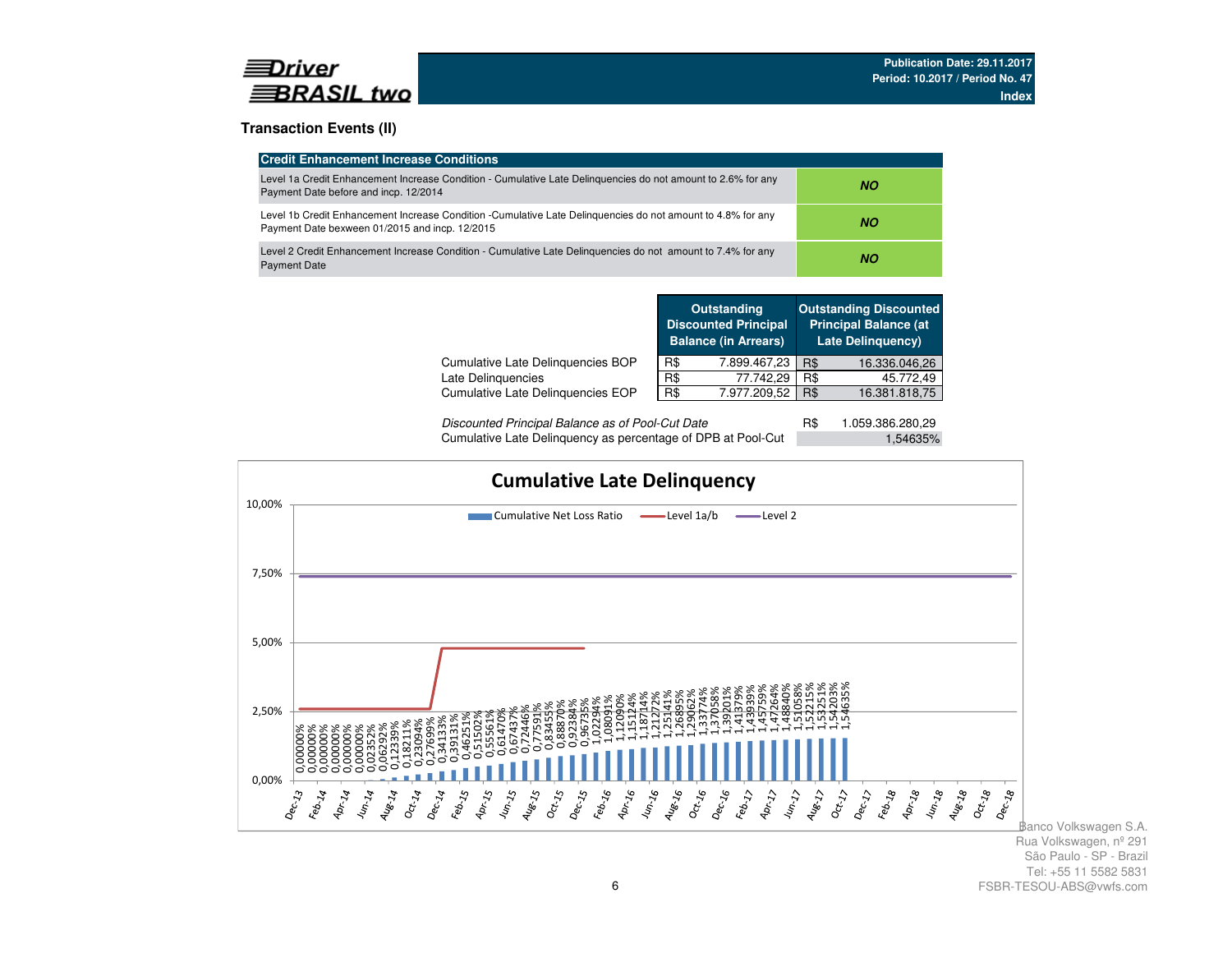

# **Transaction Events (III)**

| <b>Administrator</b>     | Moody's          |                | S&P              |                 |
|--------------------------|------------------|----------------|------------------|-----------------|
| <b>BFM DTVM</b>          | <b>Long Term</b> | <b>Outlook</b> | <b>Long Term</b> | <b>Outlook</b>  |
| Rating                   | Aaa.br           | Stable         | $brAA+$          | <b>Negative</b> |
|                          |                  |                |                  |                 |
| <b>Custodian Bank</b>    | Moody's          |                | S&P              |                 |
| Banco Bradesco           | <b>Long Term</b> | <b>Outlook</b> | <b>Long Term</b> | <b>Outlook</b>  |
| Rating                   | Aaa.br           | Stable         | $brAA+$          | <b>Negative</b> |
|                          |                  |                |                  |                 |
| <b>Swap Counterparty</b> | Moody's          |                | S&P              |                 |
| Itaú BBA                 | <b>Long Term</b> | <b>Outlook</b> | <b>Long Term</b> | <b>Outlook</b>  |
| Rating                   | Aaa.br           | Stable         | $brAA+$          | <b>Negative</b> |
|                          |                  |                |                  |                 |
| <b>Servicer</b>          | Moody's          |                | S&P              |                 |
| Banco Volkswagen S.A.    | <b>Long Term</b> | <b>Outlook</b> | <b>Long Term</b> | <b>Outlook</b>  |
|                          |                  |                |                  |                 |

Rating and the metal of the metal of the metal of the metal of the metal of the metal of the metal of the metal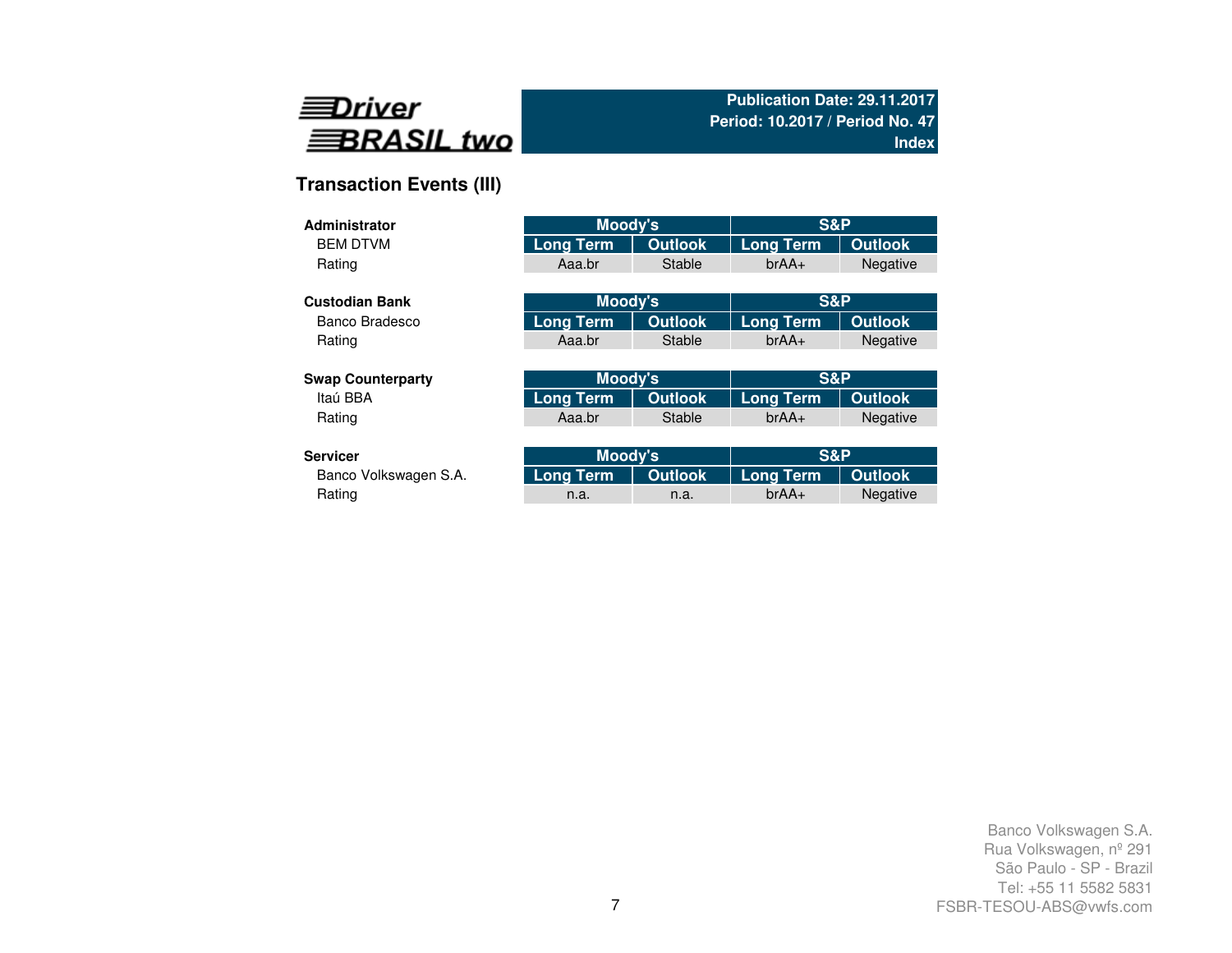

# **Information regarding the Notes I**

| <b>Rating at Issue Date</b>    |     | <b>Senior Quota</b> |        | <b>Mezzanine Quota</b> |
|--------------------------------|-----|---------------------|--------|------------------------|
| Moody's                        |     | Aaa.br              |        | A <sub>1.br</sub>      |
| <b>Standard &amp; Poors</b>    |     | brAAA               | $brA+$ |                        |
| <b>Current Rating</b>          |     | <b>Senior Quota</b> |        | <b>Mezzanine Quota</b> |
| Moody's                        |     | Aaa.br              |        | Aaa.br                 |
| <b>Standard &amp; Poors</b>    |     | brAAA               |        | brAA-                  |
| <b>Information on Notes</b>    |     | <b>Senior Quota</b> |        | <b>Mezzanine Quota</b> |
| Legal maturity date            |     | December 2018       |        | December 2018          |
| Scheduled Clean Up Call        |     | December 2017       |        | December 2017          |
| ISIN:                          |     | BRDVERCTF004        |        | BRDVERCTF012           |
| <b>Nominal Amount</b>          | R\$ | 25.000,00           | R\$    | 25.000,00              |
| <b>Information on Interest</b> |     | <b>Senior Quota</b> |        | <b>Mezzanine Quota</b> |
| Spread/Margin                  |     | 92 bps              |        | 170 bps                |
| <b>Index Rate</b>              |     | Daily CDI           |        | Daily CDI              |
| Fixed/Floating                 |     | floating            |        | floating               |
| <b>Current Coupon</b>          |     | Daily CDI + 92      |        | Daily CDI + 170        |
| Day Count Convention           |     | actual/252          |        | actual/252             |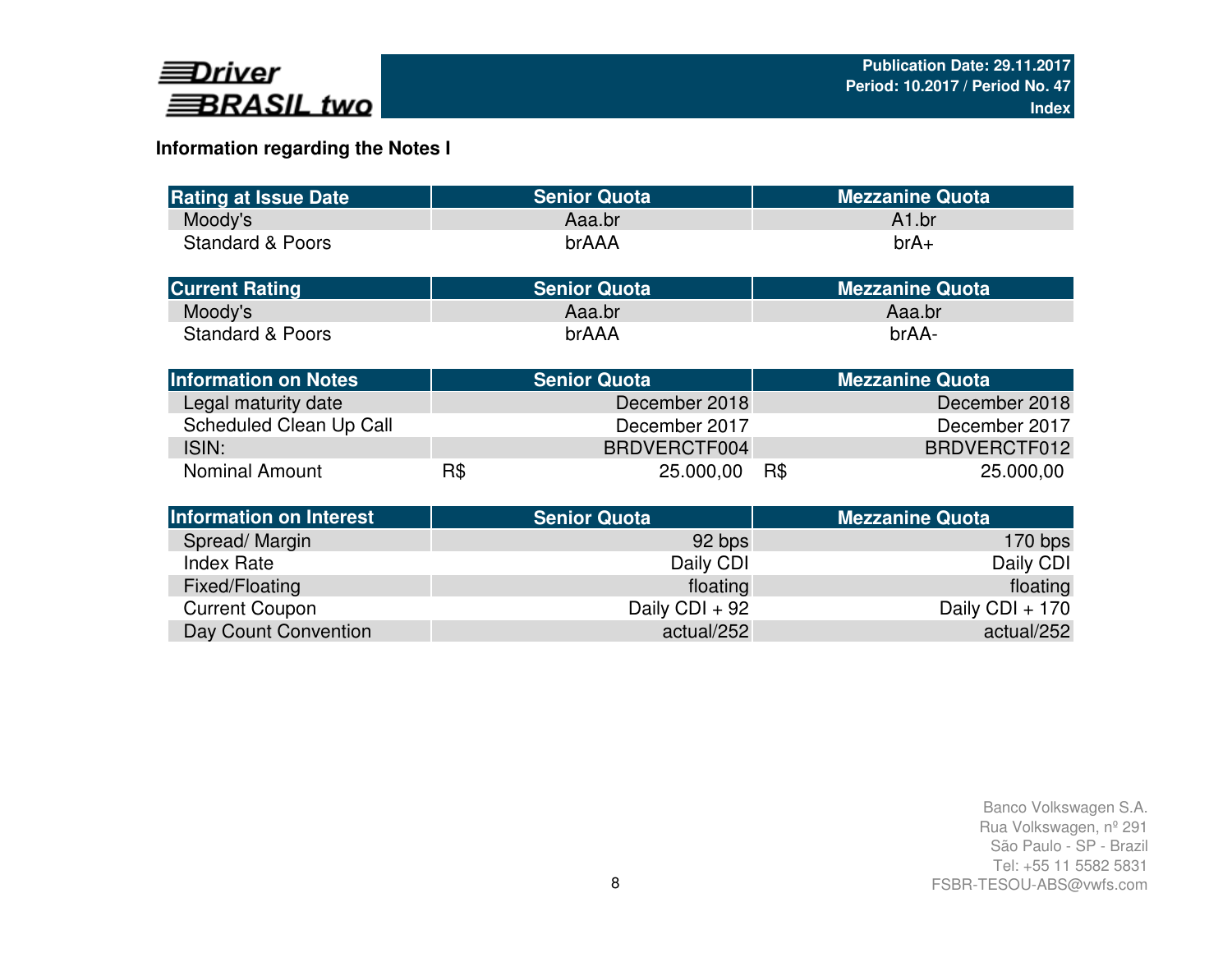

# **Information regarding the Notes II**

| <b>Monthly Period:</b>               | 31/10/2017                  |
|--------------------------------------|-----------------------------|
| Payment Date:                        | 05/10/2017                  |
| Interest Accrual Period (from/until) | 06/09/2017 until 05/10/2017 |
| Days accrued                         |                             |
| <b>Index Rate</b>                    | Daily CDI                   |
| Index Rate as of Month End           | 7.39%                       |
| Day Count Convention                 | actual/252                  |

| <b>Interest Payments</b>                      |            | Senior Quota   Mezzanine Quota |  |           |  |
|-----------------------------------------------|------------|--------------------------------|--|-----------|--|
| Total Interest Amount of the Reporting Period | <b>R\$</b> | 7.642.43 R\$                   |  | 54.691.85 |  |

| Note Balance                           |       | <b>Senior Quota</b>      | Mezzanine Quota |              |  |  |  |  |
|----------------------------------------|-------|--------------------------|-----------------|--------------|--|--|--|--|
| Note Balance as of Beginning of Period | R\$   | 1.092.000.00             | R\$             | 7.183.000.00 |  |  |  |  |
| Note Balance as of End of Period       | R\$   | $\overline{\phantom{a}}$ | R\$             | 5.683.000.00 |  |  |  |  |
| <b>Principal Amortization</b>          | l R\$ | $1.092.000.00$ R\$       |                 | 1.500.000.00 |  |  |  |  |

| Payments to Investors (per note) |     | <b>Senior Quota</b> | <b>Mezzanine Quota</b> |        |  |  |  |
|----------------------------------|-----|---------------------|------------------------|--------|--|--|--|
| Interest                         | R\$ | 0.20                | R\$                    | 31.80  |  |  |  |
| <b>Principal Amortization</b>    | R\$ | 28.53 R\$           |                        | 872.09 |  |  |  |
| Number of Notes                  |     | 38.280              |                        | 1.720  |  |  |  |

| <b>Overcollateralisation</b>     | <b>Senior Quota</b> | Mezzanine Quota |
|----------------------------------|---------------------|-----------------|
| Initial OC Percentage at Poolcut | 9.6647%             | 5,6057%         |
| Current OC Percentage            | 100.0000%           | 63.1715%        |
| Target OC Percentage             | 12.5000%            | 7,0000%         |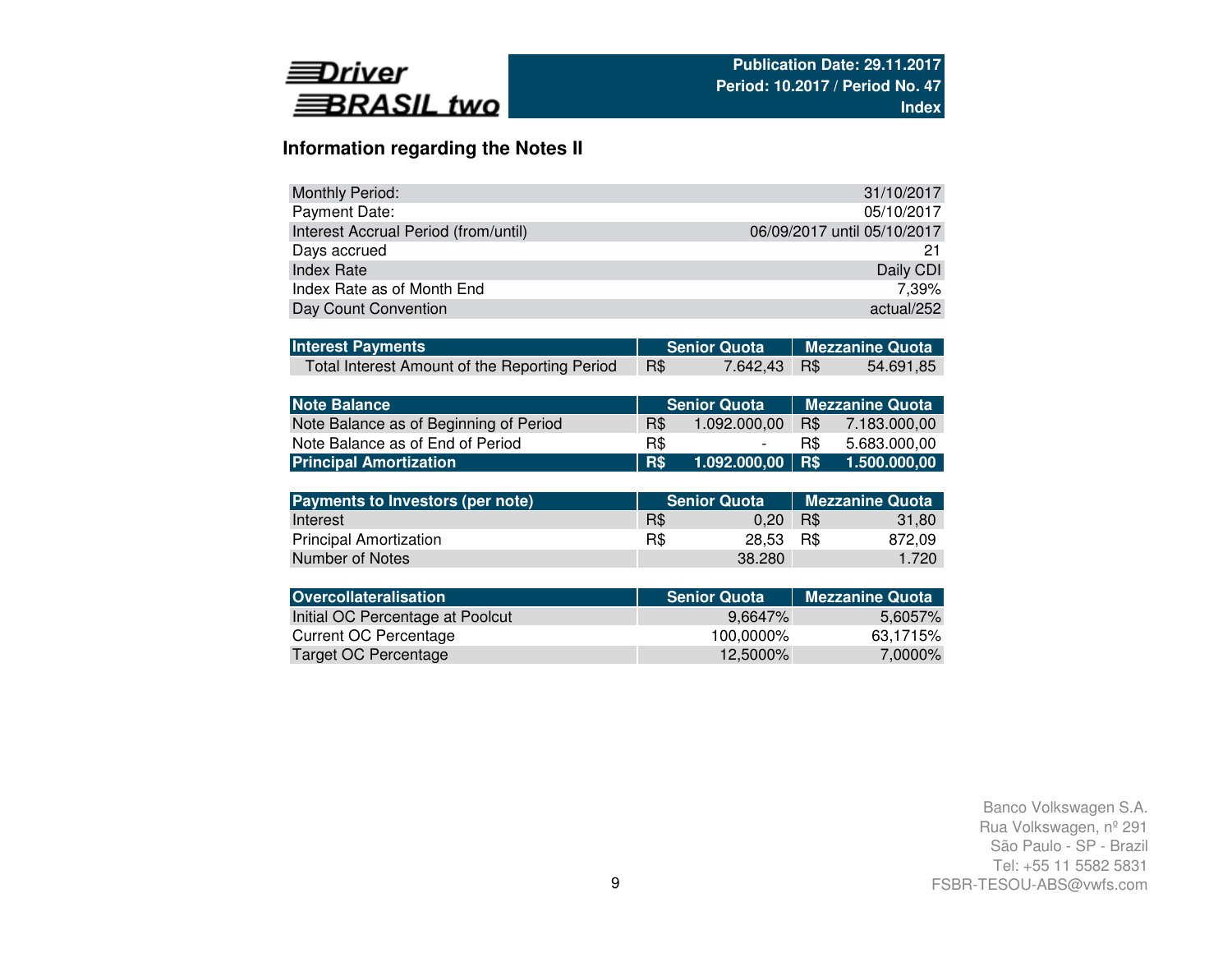

# **Credit Enhancement**

| <b>Credit Enhancement @ Pool-Cut</b> | % of Discounted Principal Balance | Value                |
|--------------------------------------|-----------------------------------|----------------------|
| Mezzanine Quota                      | 4,06% R\$                         | 43.000.000,00        |
| Subordinated Quota                   | 7,02%                             | R\$<br>74.406.137,20 |
| Overcollateralization                | 11,08% R\$                        | 117.406.137,20       |
| Cash Collateral Account              | 1,00% R\$                         | 10.593.862.80        |

### **Calculation of Credit Enhancement**

- The Senior Quota benefits from the Mezzanine, Subordinated Quotas and the Cash Collateral Account;
- The Mezanine Quota benefits from the Subordinated Quota and the Cash Collateral Account;
- The transaction starts with sequential amortisation and therefore initially only the Senior Quota will receive principal payments;

● The transaction switches into pro rata amortisation once an overcollateralisation percentage (i.e. credit enhancement excluding cash collateral) of OC-Percentage for the Senior Quota and OC-Percentage for the Mezanine Quota has been reached.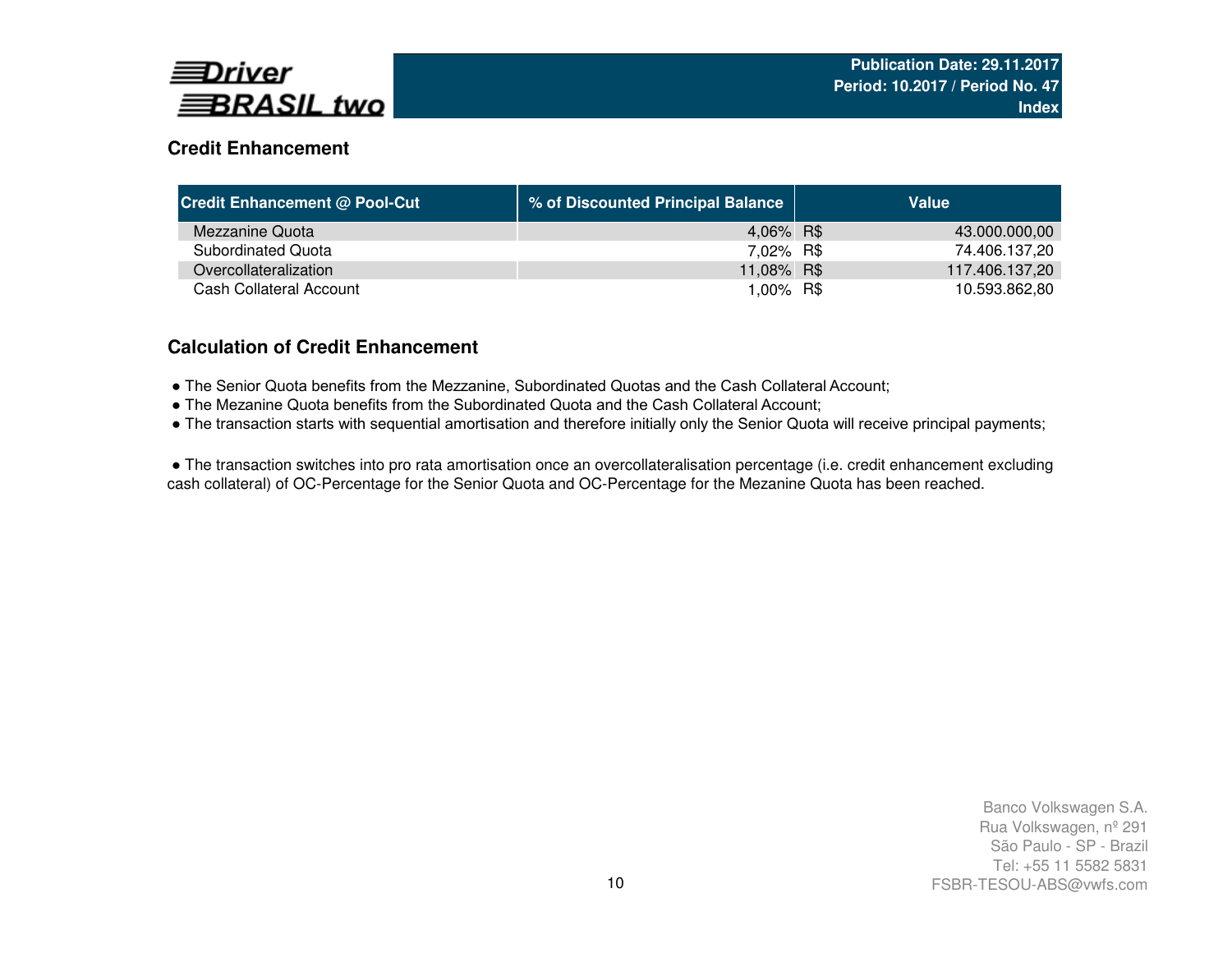

### **Swap Fixing / Waterfall**

8) Redemption Subordinated Quota

9) Remaining Amount Due to Rounding

**Remaining Balance from Current Period**

| <b>Amortising Interest Rate Swap</b>      |     | <b>Senior Quota</b>           |     | <b>Mezzanine Quota</b>        |
|-------------------------------------------|-----|-------------------------------|-----|-------------------------------|
| Initial Principal                         | R\$ | 957.000.000,00                | R\$ | 43.000.000,00                 |
| Underlying Principal for Reporting Period | R\$ |                               | R\$ | 5.683.000,00                  |
| Paying Leg                                |     | <b>Fix Interest Rate</b>      |     | <b>Fix Interest Rate</b>      |
| Receiving Leg                             |     | <b>Floating Interest Rate</b> |     | <b>Floating Interest Rate</b> |
|                                           |     |                               |     |                               |
| Waterfall                                 |     |                               |     |                               |
| Available Distribution Amount             | R\$ | 14.318.458,81                 |     |                               |
| 1) Fees                                   | R\$ | (63.095, 89)                  |     |                               |
| 2) Net Swap Payments                      | R\$ | (15.277, 30)                  |     |                               |
| 3) Interest Senior Quota                  | R\$ | (7.642, 43)                   |     |                               |
| 4) Interest Mezzanine Quota               | R\$ | (54.691, 85)                  |     |                               |
| 5) Payment to Cash Collateral Account     | R\$ | (8.275.000,00)                |     |                               |
| 6) Redemption Senior Quota                | R\$ | (1.092.000, 00)               |     |                               |
| 7) Redemption Mezzanine Quota             | R\$ | (1.500.000,00)                |     |                               |

R\$ (1.500.000,00)<br>R\$ (3.310.000,00)

R\$ (3.310.000,00)<br>R\$ (751,33)

R\$ (751,33)<br>R\$ (0,00)

**d** (0,00)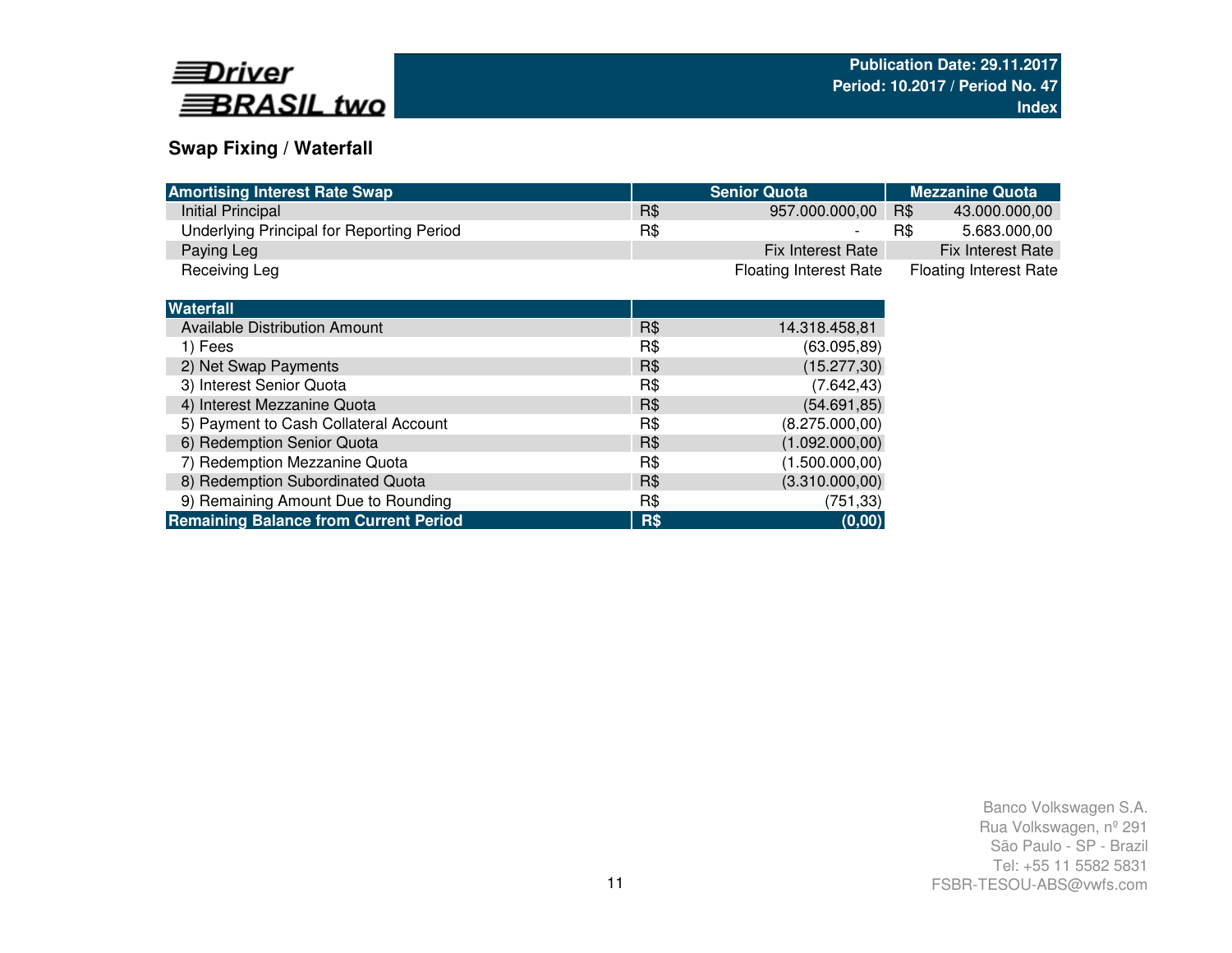

### **Amortisation Profile I\***

|                         | <b>Senior Quota</b>        | <b>Mezzanine Quota</b>       |
|-------------------------|----------------------------|------------------------------|
| <b>Reporting Period</b> | <b>Actual Note Balance</b> | <b>Actual Note Balance</b>   |
| Poolcut                 | 957.000.000,00             | 43.000.000,00                |
| 12/2013                 | 957.000.000,00             | 43.000.000,00                |
| 01/2014                 | 957.000.000,00             | 43.000.000,00                |
| 02/2014                 | 868.100.000,00             | 43.000.000,00                |
| 03/2014                 | 827.605.000,00             | 43.000.000,00                |
| 04/2014                 | 773.105.000,00             | 42.000.000,00                |
| 05/2014                 | 735.105.000,00             | 39.000.000,00                |
| 06/2014                 | 695.105.000,00             | 36.000.000,00                |
| 07/2014                 | 663.105.000,00             | 36.000.000,00                |
| 08/2014                 | 623.105.000,00             | 36.000.000,00                |
| 09/2014                 | 586.505.000,00             | 36.000.000,00                |
| 10/2014                 | 553.255.000,00             | 34.800.000,00                |
| 11/2014                 | 518.721.000,00             | 32.605.000,00                |
| 12/2014                 | 489.922.000,00             | 30.805.000,00                |
| 01/2015                 | 453.822.000,00             | 28.872.000,00                |
| 02/2015                 | 425.572.000,00             | 26.722.000,00                |
| 03/2015                 | 401.914.000,00             | 26.722.000,00                |
| 04/2015                 | 367.784.000,00             | 23.122.000,00                |
| 05/2015                 | 343.784.000,00             | 22.149.000,00                |
| 06/2015                 | 319.284.000,01             | 20.149.000,00                |
| 07/2015                 | 295.284.000,00             | 18.149.000,00                |
| 08/2015                 | 270.284.000,00             | 17.158.000,00                |
| 09/2015                 | 249.284.000,00             | 16.158.000,00                |
| 10/2015                 | 231.284.000,00             | 14.658.000,00                |
| 11/2015                 | 216.784.000,00             | 13.658.000,00                |
| 12/2015                 | 199.559.000,00             | 13.563.000,00                |
| 01/2016                 | 182.559.000,00             | 11.563.000,00                |
| 02/2016                 | 171.059.000,00             | 10.663.000,00                |
| 03/2016                 | 157.059.000,00             | 10.383.000,00                |
| 04/2016                 | 143.559.000,00             | 8.883.000,00                 |
| 05/2016                 | 131.209.000,00             | 8.183.000,00                 |
| 06/2016                 | 119.540.000,00             | 8.183.000,00                 |
| 07/2016                 | 105.540.000,00             | 7.183.000,00                 |
| 08/2016                 | 93.640.000,00              | 7.183.000,00                 |
| 09/2016                 | 82.840.000,00              | 7.183.000,00                 |
| 10/2016                 | 73.596.000,00              | 7.183.000,00                 |
| 11/2016                 | 64.754.000,00              | 7.183.000,00                 |
| 12/2016                 | 54.822.000,00              | 7.183.000,00                 |
| 01/2017                 | 46.622.000,00              | 7.183.000,00                 |
| 02/2017                 | 39.390.000,00              | 7.183.000,00                 |
| 03/2017                 | 34.633.000,00              | 7.183.000,00                 |
| 04/2017                 | 26.333.000,00              | 7.183.000,00                 |
| 05/2017                 | 20.763.000,00              | 7.183.000,00                 |
| 06/2017                 | 15.069.000,00              | 7.183.000,00                 |
| 07/2017                 | 9.969.000,00               | 7.183.000,00                 |
| 08/2017                 | 5.192.000,00               | 7.183.000,00                 |
| 09/2017<br>10/2017      | 1.092.000,00               | 7.183.000,00<br>5.683.000,00 |
| 11/2017                 |                            | 1.698.496,08                 |
|                         |                            |                              |

<sup>+</sup>Based on the following assumptions: CPR of 14,5%, Net Losses at 2,10%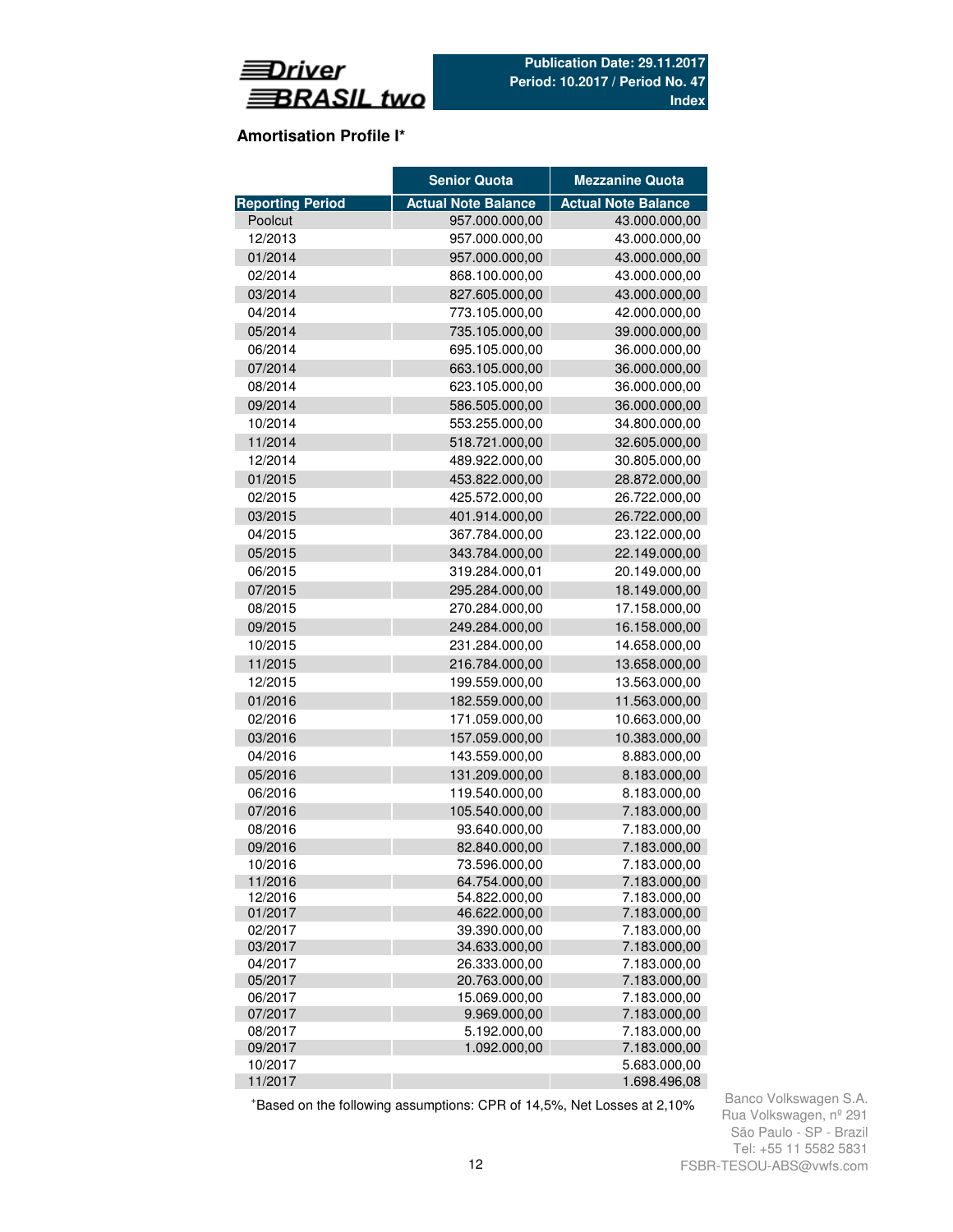

### **Amortisation Profile II**

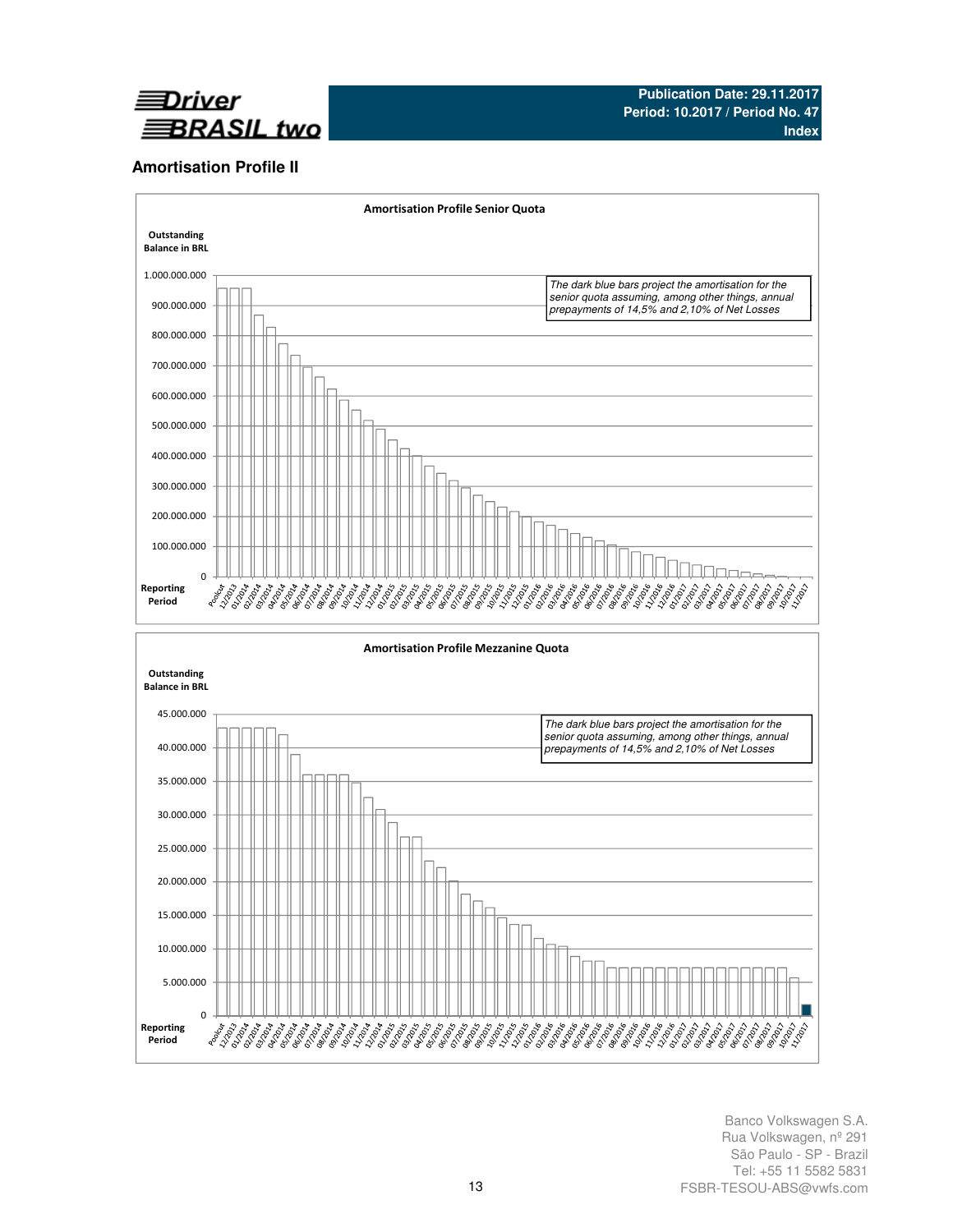

# **Run Out Schedule I**

| <b>Payment Date</b> |            | <b>Remaining Interest</b> |     | <b>Outstanding Discounted</b><br><b>Principal Balance</b> | <b>ABS Remaining</b><br><b>Nominal</b> |               |  |  |  |  |
|---------------------|------------|---------------------------|-----|-----------------------------------------------------------|----------------------------------------|---------------|--|--|--|--|
| arrears             | R\$        | 105.923,51                | R\$ | 1.414.550,34                                              | <b>R\$</b>                             | 1.520.473,85  |  |  |  |  |
| 11/2017             | R\$        | 135.177,50                | R\$ | 2.113.742,27                                              | R\$                                    | 2.248.919,77  |  |  |  |  |
| 12/2017             | R\$        | 114.448,11                | R\$ | 1.950.902,66                                              | R\$                                    | 2.065.350,77  |  |  |  |  |
| 01/2018             | R\$        | 94.494,18                 | R\$ | 1.711.487,42                                              | R\$                                    | 1.805.981.60  |  |  |  |  |
| 02/2018             | R\$        | 76.597,05                 | R\$ | 1.559.740,26                                              | R\$                                    | 1.636.337,31  |  |  |  |  |
| 03/2018             | R\$        | 60.315,98                 | R\$ | 1.371.805,89                                              | R\$                                    | 1.432.121,87  |  |  |  |  |
| 04/2018             | R\$        | 45.833,03                 | R\$ | 1.163.003,27                                              | R\$                                    | 1.208.836,30  |  |  |  |  |
| 05/2018             | R\$        | 33.644,09                 | R\$ | 1.016.031,10                                              | R\$                                    | 1.049.675.19  |  |  |  |  |
| 06/2018             | R\$        | 22.948,32                 | R\$ | 836.927,52                                                | R\$                                    | 859.875,84    |  |  |  |  |
| 07/2018             | R\$        | 14.143,89                 | R\$ | 673.833,43                                                | R\$                                    | 687.977,32    |  |  |  |  |
| 08/2018             | R\$        | 7.019,27                  | R\$ | 460.731,29                                                | R\$                                    | 467.750,56    |  |  |  |  |
| 09/2018             | R\$        | 2.199,38                  | R\$ | 211.817,35                                                | R\$                                    | 214.016,73    |  |  |  |  |
| <b>Total</b>        | <b>R\$</b> | 712.744,31                | R\$ | 14.484.572,80                                             | R\$                                    | 15.197.317,11 |  |  |  |  |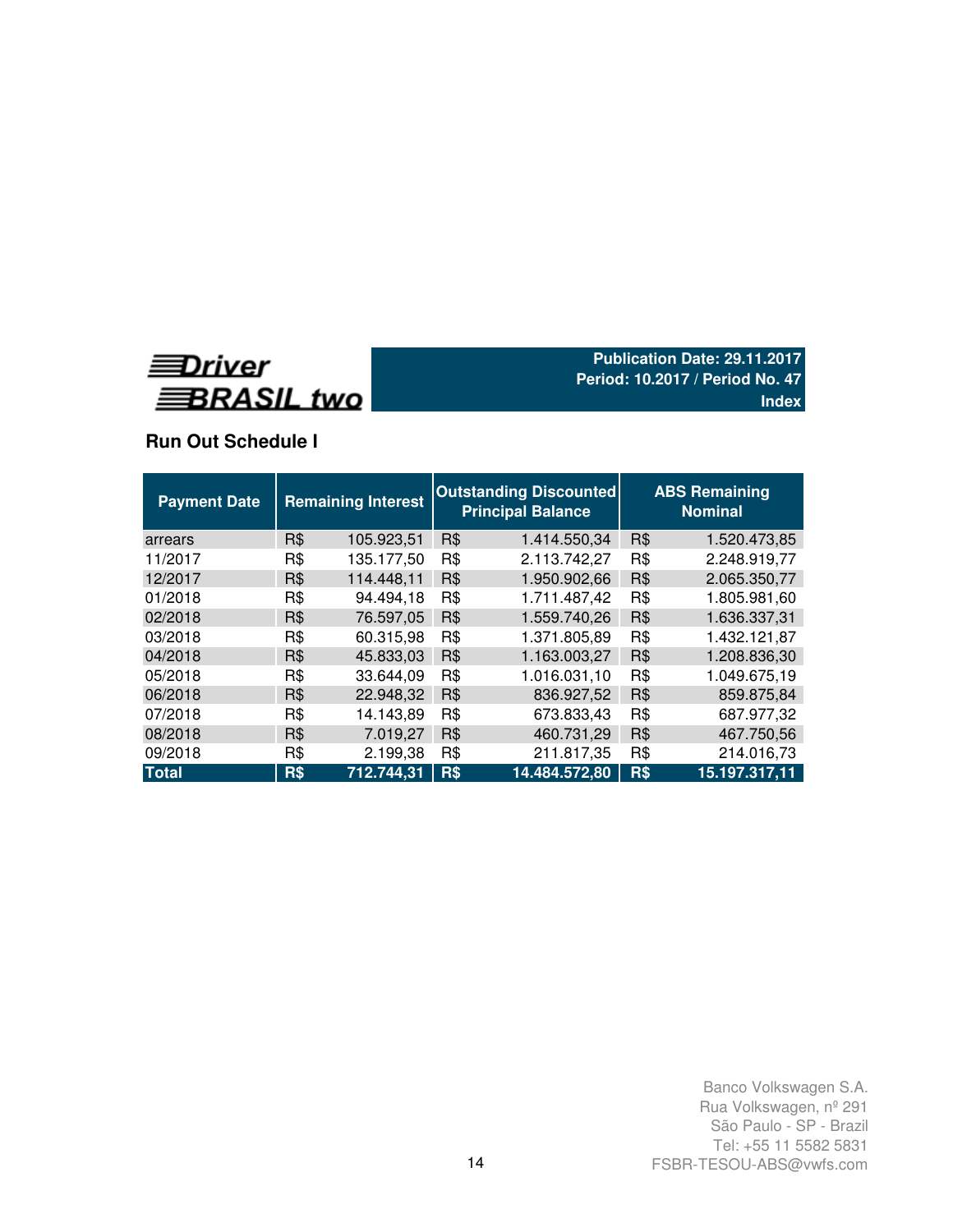

### **Run Out Schedule II**



FSBR-TESOU-ABS@vwfs.com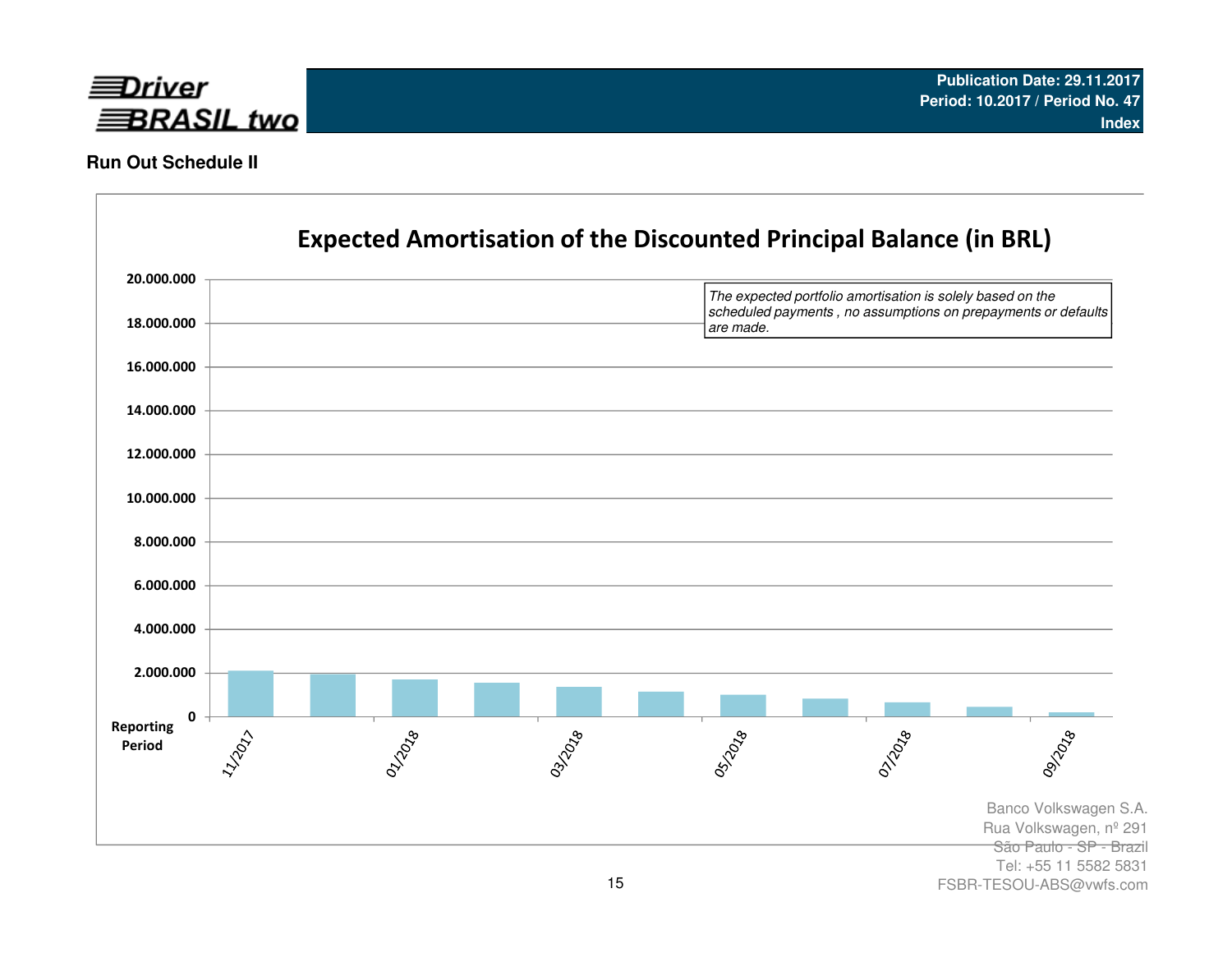#### **Overview Outstanding Contracts**

| <b>Status</b>              | Number of<br><b>Contracts</b> | <b>Outstanding Discounted</b><br><b>Principal Balance</b> |               |  |  |  |  |
|----------------------------|-------------------------------|-----------------------------------------------------------|---------------|--|--|--|--|
| <b>Beginning of Period</b> | 4.914 R\$                     |                                                           | 20.866.307.94 |  |  |  |  |
| End of Period              | 3.745 R\$                     |                                                           | 14.484.572.80 |  |  |  |  |
| <b>Total</b>               | $1.169$ RS                    |                                                           | 6.381.735,14  |  |  |  |  |

| Walk b/w BOP and EOP    | <b>Number of</b><br><b>Contracts</b> |
|-------------------------|--------------------------------------|
| <b>Early Settlement</b> | 106                                  |
| Write-Off               | 21                                   |
| End of Term             | 386                                  |
| Renegotiation           | 2                                    |
| Total                   | 515                                  |

| Total Portfolio as of Beginning of Period |                                                                                            |  |                  |                                                           |                    | <b>Type of Car</b> |                                                                                                                                        |         | <b>Customer Type</b> |                          |     |                  |                          |        |            |  |
|-------------------------------------------|--------------------------------------------------------------------------------------------|--|------------------|-----------------------------------------------------------|--------------------|--------------------|----------------------------------------------------------------------------------------------------------------------------------------|---------|----------------------|--------------------------|-----|------------------|--------------------------|--------|------------|--|
|                                           |                                                                                            |  |                  |                                                           | <b>New Vehicle</b> |                    | <b>Used Vehicle</b>                                                                                                                    |         | Retail               | Corporate                |     |                  |                          |        |            |  |
| <b>Contract Status Development</b>        | Number of Outstanding Discounted Number of<br><b>Principal Balance</b><br><b>Contracts</b> |  | <b>Contracts</b> | <b>Outstanding Discounted</b><br><b>Principal Balance</b> |                    | <b>Contracts</b>   | Number of   Outstanding Discounted  Number of   Outstanding Discounted  Number of   Outstanding Discounted<br><b>Principal Balance</b> |         | <b>Contracts</b>     | <b>Principal Balance</b> |     | <b>Contracts</b> | <b>Principal Balance</b> |        |            |  |
| Current                                   | 2.856 R\$                                                                                  |  | 10.994.050.77    | 2.705 R\$                                                 |                    | 10.464.132.98      |                                                                                                                                        | 151 R\$ | 529.917,79           | 2.808 R\$                |     | 10.790.635,82    |                          | 48 R\$ | 203.414,95 |  |
| Early Settlement                          | 21.648 R\$                                                                                 |  |                  | 19.535 R\$                                                |                    |                    | 2113 R\$                                                                                                                               |         |                      | 20.050 R\$               |     |                  | 1.598 R\$                |        |            |  |
| Delinguent                                | 1.404 R\$                                                                                  |  | 6.570.249.01     | 1.260 R\$                                                 |                    | 6.051.264,39       |                                                                                                                                        | 144 R\$ | 518.984,62           | 1.365 R\$                |     | 6.404.730.56     |                          | 39 R\$ | 165.518.45 |  |
| Write Off                                 | 764 R\$                                                                                    |  |                  | 663                                                       | R\$                |                    |                                                                                                                                        | 101 R\$ |                      | 690                      | R\$ |                  |                          | 74 R\$ |            |  |
| End of Term                               | 32.263 R\$                                                                                 |  |                  | 29.620 R\$                                                |                    | $\sim$             | 2643 R\$                                                                                                                               |         | $\sim$               | 28.675 R\$               |     | $\sim$           | 3.588 R\$                |        | $\sim$     |  |
| Renegotiation                             | 325 R\$                                                                                    |  |                  | 299                                                       | R\$                |                    |                                                                                                                                        | 26 R\$  |                      | 322 R\$                  |     |                  |                          | R\$    |            |  |
| <b>Total</b>                              | 4.914 R\$                                                                                  |  | 20.866.307.94    | 4.530 R\$                                                 |                    | 19.606.155.85      | 384 R\$                                                                                                                                |         | 1.260.152.09         | 4.802 R\$                |     | 20.408.947.27    | $112$ R\$                |        | 457.360,67 |  |

| <b>Total Portfolio as of End of Period</b> |                               |                          |               |                                                                                                                                                                                                            |                    |                  | <b>Type of Car</b>       |         |                  | <b>Customer Type</b>     |         |                  |                          |        |            |  |  |
|--------------------------------------------|-------------------------------|--------------------------|---------------|------------------------------------------------------------------------------------------------------------------------------------------------------------------------------------------------------------|--------------------|------------------|--------------------------|---------|------------------|--------------------------|---------|------------------|--------------------------|--------|------------|--|--|
|                                            |                               |                          |               |                                                                                                                                                                                                            | <b>New Vehicle</b> |                  | <b>Used Vehicle</b>      |         | Retail           | Corporate                |         |                  |                          |        |            |  |  |
| <b>Contract Status Development</b>         | Number of<br><b>Contracts</b> | <b>Principal Balance</b> |               | Outstanding Discounted Number of Outstanding Discounted Number of Outstanding Discounted Number of Outstanding Discounted Number of Outstanding Discounted<br><b>Principal Balance</b><br><b>Contracts</b> |                    | <b>Contracts</b> | <b>Principal Balance</b> |         | <b>Contracts</b> | <b>Principal Balance</b> |         | <b>Contracts</b> | <b>Principal Balance</b> |        |            |  |  |
| Current                                    | 2.771 R\$                     |                          | 9.959.050,38  | 2.628 R\$                                                                                                                                                                                                  |                    | 9.461.052.68     |                          | 143 R\$ | 497.997.70       | 2.723 R\$                |         | 9.785.625.29     |                          | 48 R\$ | 173.425.09 |  |  |
| Early Settlement                           | 21.754 R\$                    |                          |               | 19.632 R\$                                                                                                                                                                                                 |                    |                  | 2122 R\$                 |         |                  | 20.154 R\$               |         |                  | 1.600 R\$                |        |            |  |  |
| Delinquent                                 | 974 R\$                       |                          | 4.525.522,42  | 878 R\$                                                                                                                                                                                                    |                    | 4.164.156.26     |                          | 96 R\$  | 361.366.16       | 948 R\$                  |         | 4.395.424.93     |                          | 26 R\$ | 130.097.49 |  |  |
| Write Off                                  |                               | 785 R\$                  |               |                                                                                                                                                                                                            | 683 R\$            |                  |                          | 102 R\$ |                  |                          | 711 R\$ |                  |                          | 74 R\$ |            |  |  |
| End of Term                                | 32.649 R\$                    |                          |               | 29.960 R\$                                                                                                                                                                                                 |                    |                  | 2689 R\$                 |         |                  | 29.050 R\$               |         |                  | 3.599 R\$                |        |            |  |  |
| Renegotiation                              | 327 R\$                       |                          |               | 301                                                                                                                                                                                                        | R\$                |                  |                          | 26 R\$  |                  | 324 R\$                  |         |                  |                          | R\$    |            |  |  |
| <b>Total</b>                               | $3.745$ RS                    |                          | 14.484.572.80 | 3.506 R\$                                                                                                                                                                                                  |                    | 13.625.208.94    |                          | 239 R\$ | 859.363.86       | 3.671 R\$                |         | 14.181.050.22    |                          | 74 R\$ | 303.522,58 |  |  |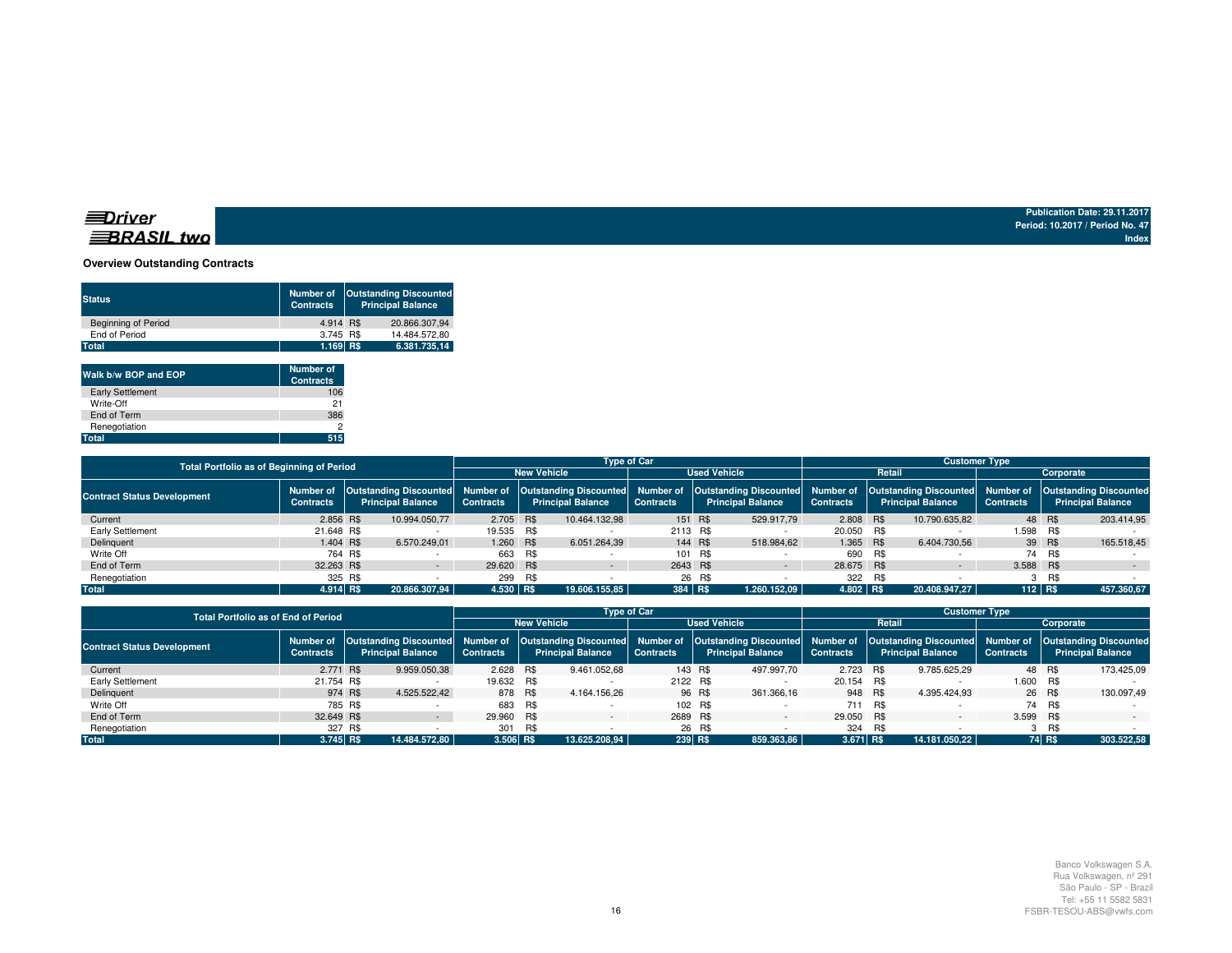

#### **Delinquencies**

| <b>Delinquent Contracts</b> |                                      |                                   |     |                                                           |                                                                       |                               |                    | <b>Type of Car</b>                                 |                               |        |                                                    | <b>Customer Type</b>                 |        |                                                            |                                      |                  |                                                     |
|-----------------------------|--------------------------------------|-----------------------------------|-----|-----------------------------------------------------------|-----------------------------------------------------------------------|-------------------------------|--------------------|----------------------------------------------------|-------------------------------|--------|----------------------------------------------------|--------------------------------------|--------|------------------------------------------------------------|--------------------------------------|------------------|-----------------------------------------------------|
|                             |                                      |                                   |     |                                                           |                                                                       |                               | <b>New Vehicle</b> |                                                    | <b>Used Vehicle</b>           |        | <b>Retail</b>                                      | Corporate                            |        |                                                            |                                      |                  |                                                     |
| <b>Delinquency Profile</b>  | <b>Number of</b><br><b>Contracts</b> | Percentage of<br><b>Contracts</b> |     | <b>Outstanding Discounted</b><br><b>Principal Balance</b> | <b>Percentage of</b><br><b>Discounted</b><br><b>Principal Balance</b> | Number of<br><b>Contracts</b> |                    | Outstanding Discounted<br><b>Principal Balance</b> | Number of<br><b>Contracts</b> |        | Outstanding Discounted<br><b>Principal Balance</b> | <b>Number of</b><br><b>Contracts</b> |        | <b>Outstanding Discounted,</b><br><b>Principal Balance</b> | <b>Number of</b><br><b>Contracts</b> |                  | Outstanding Discounted,<br><b>Principal Balance</b> |
| from $1 - 14$ days          | 628                                  | 64,48% R\$                        |     | 398,227,20                                                | 28,15%                                                                | 585 R\$                       |                    | 374.674.05                                         |                               | 43 R\$ | 23.553,15                                          | 618 R\$                              |        | 391.276,58                                                 |                                      | 10 R\$           | 6.950,62                                            |
| from $15 - 30$ days         |                                      | $0.00\%$                          | R\$ |                                                           | $0.00\%$                                                              |                               |                    |                                                    |                               |        |                                                    |                                      |        |                                                            |                                      |                  |                                                     |
| from $31 - 60$ days         | 78                                   | 8,01% R\$                         |     | 100.756,89                                                | 7,12%                                                                 |                               | 68 R\$             | 89.838.91                                          |                               | 10 R\$ | 10.917.98                                          |                                      | 75 R\$ | 96.151.02                                                  |                                      | 3 R\$            | 4.605,87                                            |
| from $61 - 90$ days         | 32                                   | 3.29% R\$                         |     | 54.837.12                                                 | 3,88%                                                                 |                               | 28 R\$             | 48.523.89                                          |                               | 4 R\$  | 6.313,23                                           |                                      | 32 R\$ | 54.837.12                                                  |                                      | $0$ R\$          |                                                     |
| from 91 - 120 days          | 31                                   | 3.18% R\$                         |     | 61.435.27                                                 | 4.34%                                                                 |                               | 31 R\$             | 61.435.27                                          |                               | 0 R\$  | $\sim$                                             |                                      | 30 R\$ | 59.718.76                                                  |                                      | 1 R\$            | 1.716,51                                            |
| from 121 - 150 days         | 27                                   | 2.77% R\$                         |     | 60.984.34                                                 | 4.31%                                                                 |                               | 23 R\$             | 54.840.91                                          |                               | 4 R\$  | 6.143.43                                           |                                      | 25 R\$ | 57.219.65                                                  |                                      | 2 R\$            | 3.764.69                                            |
| from 151 - 180 days         | 28                                   | 2.87% R\$                         |     | 96.466,07                                                 | 6,82%                                                                 |                               | 21 R\$             | 83.441.78                                          |                               | 7 R\$  | 13.024.29                                          |                                      | 27 R\$ | 91.845.88                                                  |                                      | $\mathsf{R}$     | 4.620,19                                            |
| from 181 - 360 days         | 121                                  | 12.42% R\$                        |     | 543.796,76                                                | 38,44%                                                                |                               | 96 R\$             | 465.504,79                                         |                               | 25 R\$ | 78.291.97                                          | 114 R\$                              |        | 509.101.41                                                 |                                      | <sup>7</sup> R\$ | 34.695,35                                           |
| from 361 - 720 days         | 23                                   | 2,36% R\$                         |     | 83.145,19                                                 | 5,88%                                                                 |                               | 20 R\$             | 70.061.39                                          |                               | 3 R\$  | 13.083.80                                          |                                      | 22 R\$ | 75.747.52                                                  |                                      | <b>R\$</b>       | 7.397.67                                            |
| More than 720 days          |                                      | 0.62% R\$                         |     | 14.901.50                                                 | 1,05%                                                                 |                               | 6 R\$              | 14.901.50                                          |                               | 0 R\$  | . .                                                | $5 -$                                | R\$    | 12.598.77                                                  |                                      | R\$              | 2.302,73                                            |
| <b>Total</b>                | 974                                  | 100.00% R\$                       |     | 1.414.550.34                                              | 100,00%                                                               | 878 R\$                       |                    | 1.263.222.49                                       |                               | 96 R\$ | 151.327.85                                         | 948 R\$                              |        | 1.348.496.71                                               |                                      | 26 R\$           | 66.053,63                                           |

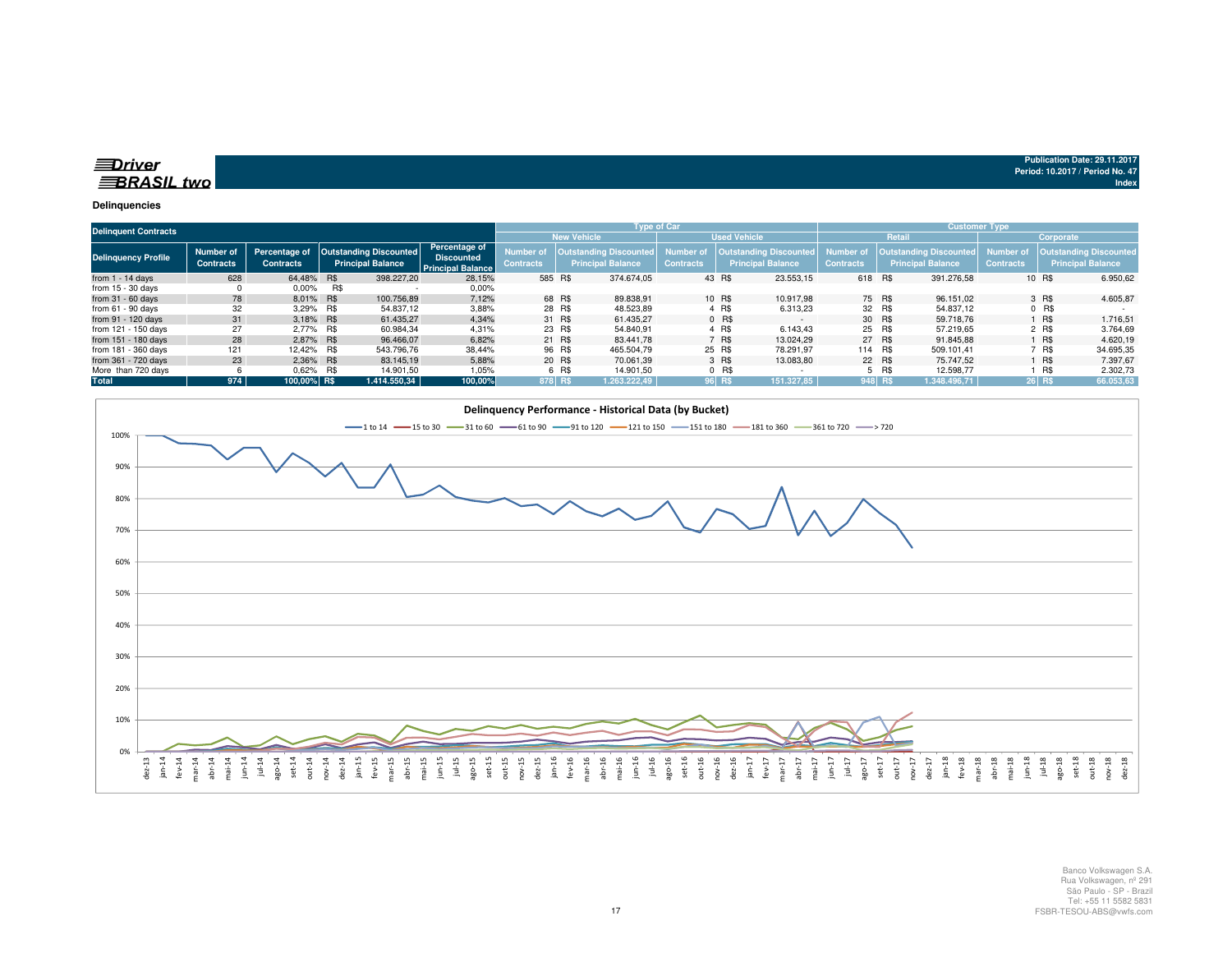

# **Recoveries**

| <b>Relevant Pool-Cut Data</b>      |                  |  |  |  |  |  |  |  |  |  |
|------------------------------------|------------------|--|--|--|--|--|--|--|--|--|
| Number of Contracts                | 59.260           |  |  |  |  |  |  |  |  |  |
| <b>Outstanding Nominal Balance</b> | 1.257.875.331.98 |  |  |  |  |  |  |  |  |  |

| $(-)$<br>$(-)$<br>$(=)$<br>Outstanding<br><b>Prior</b><br><b>Discounts for   Current Outstanding</b><br><b>Recoveries</b><br>Nominal Balance at<br>Transactions/<br>  for Current Period   Current Period   Nominal Balance<br>Day of Write Off<br><b>Negotiations</b> |              |
|------------------------------------------------------------------------------------------------------------------------------------------------------------------------------------------------------------------------------------------------------------------------|--------------|
| R\$ (3.378.412,79) R\$<br>$(310.142, 47)$ R\$ $(69.833, 01)$ R\$<br>R\$ 13.328.959,39                                                                                                                                                                                  | 9.570.571,12 |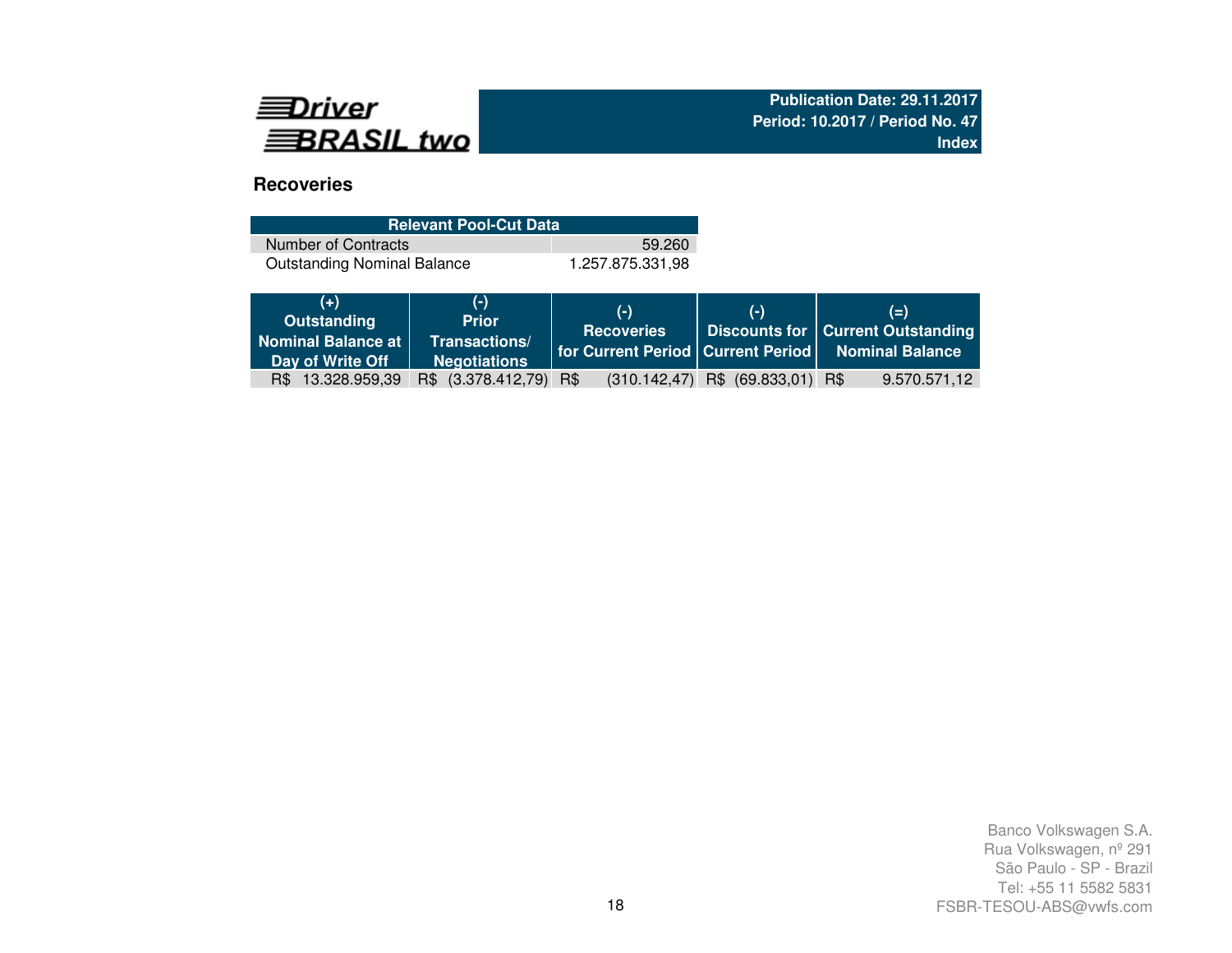**Pool Data I**

|                                                         |                               |                  | Total Porfolio |                                                                  |                                                                          |            |        |                          | <b>Type of Car</b>  |         |                          | <b>Customer Type</b> |        |                          |                  |                                                                                                                                                                        |  |
|---------------------------------------------------------|-------------------------------|------------------|----------------|------------------------------------------------------------------|--------------------------------------------------------------------------|------------|--------|--------------------------|---------------------|---------|--------------------------|----------------------|--------|--------------------------|------------------|------------------------------------------------------------------------------------------------------------------------------------------------------------------------|--|
|                                                         |                               |                  |                |                                                                  |                                                                          |            |        | <b>New Vehicle</b>       | <b>Used Vehicle</b> |         |                          | Retail               |        |                          | Corporate        |                                                                                                                                                                        |  |
| <b>Distribution by</b><br><b>Contract Concentration</b> | Number of<br><b>Contracts</b> | <b>Contracts</b> |                | Percentage of Outstanding Discounted<br><b>Principal Balance</b> | <b>Percentage of</b><br><b>Discounted</b><br>Principal<br><b>Balance</b> | Contracts  |        | <b>Principal Balance</b> | <b>Contracts</b>    |         | <b>Principal Balance</b> | <b>Contracts</b>     |        | <b>Principal Balance</b> | <b>Contracts</b> | Number of  Outstanding Discounted  Number of  Outstanding Discounted  Number of  Outstanding Discounted  Number of  Outstanding Discounted<br><b>Principal Balance</b> |  |
|                                                         | 3.688                         | 98.48% R\$       |                | 14.252.087.66                                                    | 98.39%                                                                   | 3.452 R\$  |        | 13.404.481.93            |                     | 236 R\$ | 847.605.73               | 3.624 R\$            |        | 13.999.086.70            | 64               | 253.001                                                                                                                                                                |  |
| $2 - 3$                                                 |                               | 1.52% R\$        |                | 232.485,14                                                       | 1,61%                                                                    |            | 54 R\$ | 220.727.01               |                     | 3 R\$   | 11.758.13                |                      | 47 R\$ | 181.963,52               |                  | 46.395                                                                                                                                                                 |  |
| $4 - 5$                                                 |                               | $0.00\%$ R\$     |                | $\sim$                                                           | 0,00%                                                                    |            |        |                          |                     |         |                          |                      |        |                          |                  | 4.126                                                                                                                                                                  |  |
| $6 - 10$                                                |                               | $0.00\%$ R\$     |                |                                                                  | 0,00%                                                                    |            |        |                          |                     |         |                          |                      |        |                          |                  |                                                                                                                                                                        |  |
| >10                                                     |                               | $0.00\%$ R\$     |                |                                                                  | 0,00%                                                                    |            |        |                          |                     |         |                          |                      |        |                          |                  |                                                                                                                                                                        |  |
| <b>Total</b>                                            | 3.745                         | 100.00% R\$      |                | 14.484.572.80                                                    | 100,00%                                                                  | $3.506$ RS |        | 13.625.208.94            |                     | 239 RS  | 859.363.86               | $3.671$ RS           |        | 14.181.050.22            |                  | <b>74 RS</b><br>303.522,58                                                                                                                                             |  |

|                                                    |                                  |                  | <b>Total Porfolio</b>                                            |                                                                   | <b>Type of Car</b>            |            |                                                    |                                      |         |                                                           |                                      | <b>Customer Type</b> |                                                           |                               |           |                                                           |
|----------------------------------------------------|----------------------------------|------------------|------------------------------------------------------------------|-------------------------------------------------------------------|-------------------------------|------------|----------------------------------------------------|--------------------------------------|---------|-----------------------------------------------------------|--------------------------------------|----------------------|-----------------------------------------------------------|-------------------------------|-----------|-----------------------------------------------------------|
|                                                    |                                  |                  |                                                                  |                                                                   |                               |            | <b>New Vehicle</b>                                 |                                      |         | <b>Used Vehicle</b>                                       |                                      | Retail               |                                                           |                               | Corporate |                                                           |
| <b>Distribution by largest</b><br><b>customers</b> | Contract<br><b>Concentration</b> | <b>Contracts</b> | Percentage of Outstanding Discounted<br><b>Principal Balance</b> | Percentage of<br><b>Discounted</b><br>Principal<br><b>Balance</b> | Number of<br><b>Contracts</b> |            | <b>Outstanding Discounted</b><br>Principal Balance | <b>Number of</b><br><b>Contracts</b> |         | <b>Outstanding Discounted</b><br><b>Principal Balance</b> | <b>Number of</b><br><b>Contracts</b> |                      | <b>Outstanding Discounted</b><br><b>Principal Balance</b> | Number of<br><b>Contracts</b> |           | <b>Outstanding Discounted</b><br><b>Principal Balance</b> |
|                                                    |                                  | 0.03% R\$        | 27.551,74                                                        | 0,19%                                                             |                               | <b>R\$</b> | 27.551,74                                          |                                      | 0 R\$   | $\sim$                                                    |                                      | R\$                  | 17.756,52                                                 |                               | 0 R\$     |                                                           |
|                                                    |                                  | 0.03% R\$        | 22.863,86                                                        | 0.16%                                                             |                               | R\$        | 22.863,86                                          |                                      | $0$ R\$ |                                                           |                                      | R\$                  | 17.468,50                                                 |                               | $0$ R\$   |                                                           |
| 3                                                  |                                  | 0.03% R\$        | 19.222,95                                                        | 0,13%                                                             |                               | <b>R\$</b> | 19.222,95                                          |                                      | $0$ R\$ | $\sim$                                                    |                                      | R\$                  | 16.634,82                                                 |                               | 0 R\$     |                                                           |
|                                                    |                                  | 0.03% R\$        | 18.391,18                                                        | 0,13%                                                             |                               | 1 R\$      | 18.391,18                                          |                                      | 0 R\$   |                                                           |                                      | R\$                  | 16.275,93                                                 |                               | 0 R\$     |                                                           |
| 5                                                  |                                  | 0.03% R\$        | 18.296,46                                                        | 0,13%                                                             |                               | <b>R\$</b> | 18.296,46                                          |                                      | 0 R\$   | $\sim$                                                    |                                      | R\$                  | 15.263,84                                                 |                               | $0$ R\$   | $\sim$                                                    |
|                                                    |                                  | 0.03% R\$        | 18.221,71                                                        | 0,13%                                                             |                               | <b>R\$</b> | 18.221,71                                          |                                      | $0$ R\$ | $\overline{\phantom{a}}$                                  |                                      | R\$                  | 15.103,78                                                 |                               | $0$ R\$   |                                                           |
|                                                    |                                  | 0.03% R\$        | 18.203,38                                                        | 0,13%                                                             |                               | <b>R\$</b> | 18.203,38                                          |                                      | 0 R\$   | $\sim$                                                    |                                      | R\$                  | 15.080,17                                                 |                               | $0$ R\$   | $\sim$                                                    |
|                                                    |                                  | 0.03% R\$        | 17.913,74                                                        | 0,12%                                                             |                               | $0$ R\$    |                                                    |                                      | R\$     | 17.913,74                                                 |                                      | R\$                  | 14.927,47                                                 |                               | $0$ R\$   |                                                           |
| 9                                                  |                                  | 0.03% R\$        | 17.756,52                                                        | 0,12%                                                             |                               | $0$ R\$    | $\sim$                                             |                                      | R\$     | 17.756,52                                                 |                                      | R\$                  | 14.791,81                                                 |                               | 0 R\$     | $\sim$                                                    |
| 10                                                 |                                  | 0.03% R\$        | 17.086,39                                                        | 0,12%                                                             |                               | R\$        | 17.086,39                                          |                                      | $0$ R\$ |                                                           |                                      | R\$                  | 14.595,41                                                 |                               | $0$ R\$   |                                                           |
| 11                                                 |                                  | 0.03% R\$        | 16.854,55                                                        | 0,12%                                                             |                               | <b>R\$</b> | 16.854,55                                          |                                      | 0 R\$   | $\sim$                                                    |                                      | R\$                  | 14.555,92                                                 |                               | $0$ R\$   | $\overline{a}$                                            |
| 12                                                 |                                  | 0.03% R\$        | 16.811,27                                                        | 0,12%                                                             |                               | R\$        | 16.811,27                                          |                                      | 0 R\$   | ٠                                                         |                                      | R\$                  | 14.506,41                                                 |                               | $0$ R\$   |                                                           |
| 13                                                 |                                  | 0.03% R\$        | 16.671,98                                                        | 0,12%                                                             |                               | <b>R\$</b> | 16.671,98                                          |                                      | 0 R\$   | $\sim$                                                    |                                      | R\$                  | 14.358,20                                                 |                               | $0$ R\$   | $\sim$                                                    |
| 14                                                 |                                  | 0,03% R\$        | 16.600,84                                                        | 0,11%                                                             |                               | R\$        | 16.600,84                                          |                                      | $0$ R\$ |                                                           |                                      | R\$                  | 14.318,00                                                 |                               | $0$ R\$   |                                                           |
| 15                                                 |                                  | 0.03% R\$        | 16.444,24                                                        | 0,11%                                                             |                               | <b>R\$</b> | 16.444.24                                          |                                      | 0 R\$   | $\sim$                                                    |                                      | R\$                  | 14.250,49                                                 |                               | $0$ R\$   | $\overline{a}$                                            |
| 16                                                 |                                  | 0.03% R\$        | 16.385,68                                                        | 0,11%                                                             |                               | R\$        | 16.385,68                                          |                                      | 0 R\$   | $\overline{\phantom{a}}$                                  |                                      | R\$                  | 14.075,15                                                 |                               | $0$ R\$   |                                                           |
| 17                                                 |                                  | 0.03% R\$        | 16.349,37                                                        | 0,11%                                                             |                               | <b>R\$</b> | 16.349,37                                          |                                      | 0 R\$   | $\sim$                                                    |                                      | R\$                  | 14.055,84                                                 |                               | $0$ R\$   |                                                           |
| 18                                                 |                                  | 0.03% R\$        | 16.328,03                                                        | 0,11%                                                             |                               | <b>R\$</b> | 16.328,03                                          |                                      | 0 R\$   |                                                           |                                      | R\$                  | 13.974.94                                                 |                               | $0$ R\$   |                                                           |
| 19                                                 |                                  | 0.03% R\$        | 16.275,93                                                        | 0,11%                                                             |                               | <b>R\$</b> | 16.275.93                                          |                                      | 0 R\$   | $\sim$                                                    |                                      | R\$                  | 13.974,75                                                 |                               | 0 R\$     | $\sim$                                                    |
| 20                                                 |                                  | 0.03% R\$        | 16.251,52                                                        | 0,11%                                                             |                               | R\$        | 16.251,52                                          |                                      | $0$ R\$ |                                                           |                                      | R\$                  | 13.881,92                                                 |                               | $0$ R\$   |                                                           |
| <b>Total 1 - 20</b>                                | 20 <sup>1</sup>                  | 0,53% R\$        | 360.481,34                                                       | 2,49%                                                             |                               | 18 R\$     | 324.811,08                                         |                                      | $2$ R\$ | 35.670,26                                                 |                                      | $20$ R\$             | 299.849,87                                                |                               | $0$ RS    | <b>Contract</b>                                           |

**Total 3.745 100,00% R\$ 14.484.572,80 100,00%**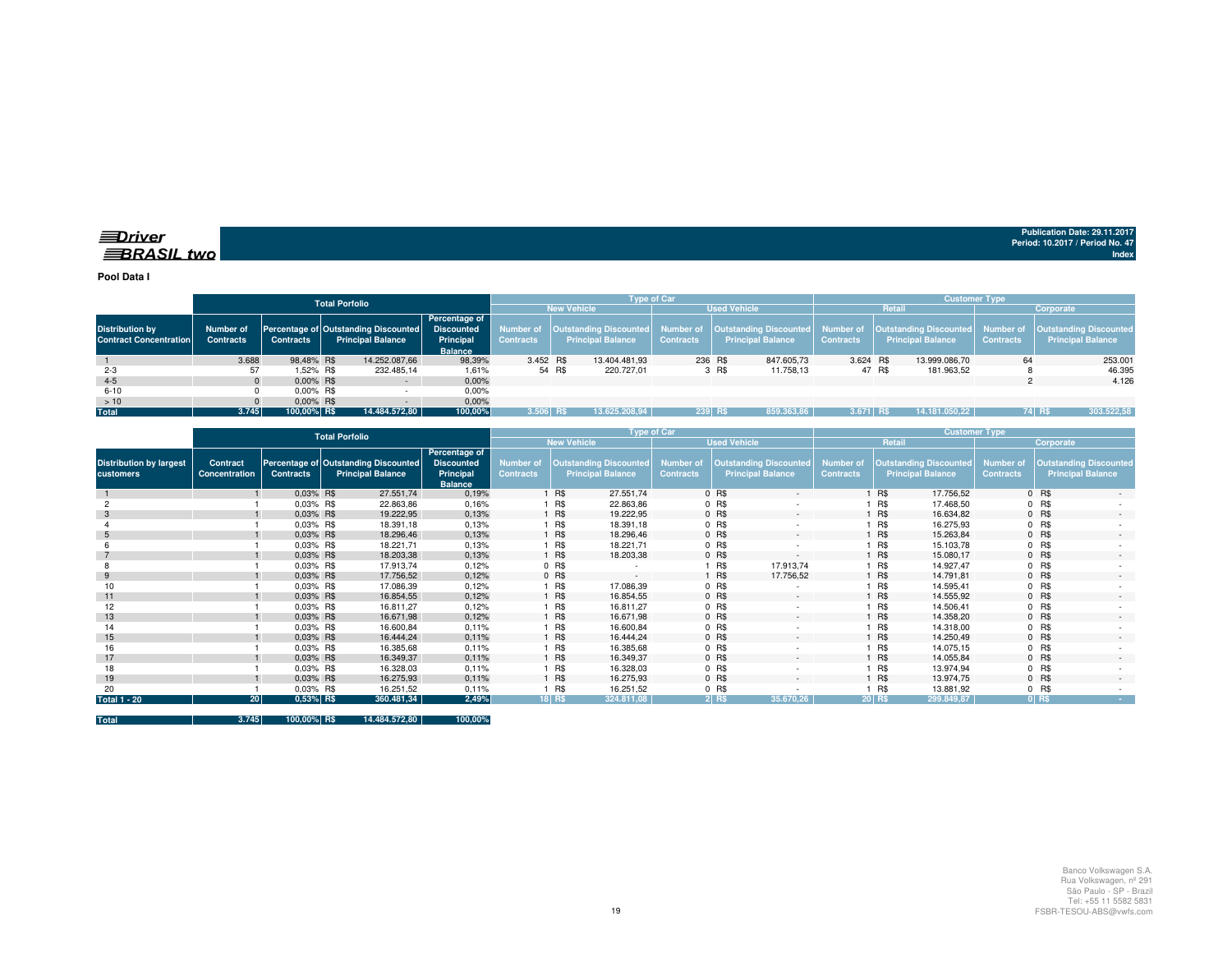$\equiv$ Driver **BRASIL** two

**Publication Date: 29.11.2017Period: 10.2017 / Period No. 47 Index**

#### **Pool Data II**

|                                                                                    |                               |                  | <b>Total Porfolio</b>                                           |                                                                          |                                      |                                                           | <b>Type of Car</b>            |                          | <b>Customer Type</b> |                                                                                                                              |                  |                          |  |  |
|------------------------------------------------------------------------------------|-------------------------------|------------------|-----------------------------------------------------------------|--------------------------------------------------------------------------|--------------------------------------|-----------------------------------------------------------|-------------------------------|--------------------------|----------------------|------------------------------------------------------------------------------------------------------------------------------|------------------|--------------------------|--|--|
|                                                                                    |                               |                  |                                                                 |                                                                          |                                      | <b>New Vehicle</b>                                        |                               | <b>Used Vehicle</b>      |                      | Retail                                                                                                                       | Corporate        |                          |  |  |
| <b>Distribution by</b><br><b>Outstanding Disounted</b><br><b>Principal Balance</b> | Number of<br><b>Contracts</b> | <b>Contracts</b> | Percentage of Oustanding Discounted<br><b>Principal Balance</b> | <b>Percentage of</b><br><b>Discounted</b><br>Principal<br><b>Balance</b> | <b>Number of</b><br><b>Contracts</b> | <b>Outstanding Discounted</b><br><b>Principal Balance</b> | Number of<br><b>Contracts</b> | <b>Principal Balance</b> | <b>Contracts</b>     | Outstanding Discounted   Number of   Outstanding Discounted   Number of   Outstanding Discounted<br><b>Principal Balance</b> | <b>Contracts</b> | <b>Principal Balance</b> |  |  |
| $\leq$ = 5000.00                                                                   | 2.667                         | 71.21% R\$       | 6.698.586.12                                                    | 46.25%                                                                   | 2.485 R\$                            | 6.247.887.35                                              |                               | 182 R\$<br>450.698.77    | 2.613 R\$            | 6.539.662.46                                                                                                                 |                  | 54 R\$<br>158,923.66     |  |  |
| 5000.01 < 10000.00                                                                 | 971                           | 25.93% R\$       | 6.499.572.35                                                    | 44.87%                                                                   | 920 R\$                              | 6.169.988.89                                              |                               | 51 R\$<br>329.583.46     | 953 R\$              | 6.379.110.41                                                                                                                 |                  | 18 R\$<br>120.461.94     |  |  |
| 10000.01 < 15000.00                                                                | 100                           | 2.67% R\$        | 1.172.830.77                                                    | 8.10%                                                                    |                                      | 96 R\$<br>1.126.585.83                                    |                               | 4 R\$<br>46.244.94       |                      | 98 R\$<br>1.148.693.79                                                                                                       |                  | 2 R\$<br>24.136.98       |  |  |
| 15000.01 < 20000.00                                                                |                               | $0.19%$ R\$      | 113.583.56                                                      | 0,78%                                                                    |                                      | 5 R\$<br>80.746.87                                        |                               | 2 R\$<br>32.836,69       |                      | 7 R\$<br>113.583.56                                                                                                          |                  | R\$                      |  |  |
| 20000.01 < 25000.00                                                                | $\mathbf{0}$                  | $0.00\%$ R\$     | $\sim$                                                          | $0.00\%$                                                                 |                                      |                                                           |                               |                          |                      |                                                                                                                              |                  |                          |  |  |
| 25000.01 < 30000.00                                                                | $^{\circ}$                    | 0.00% R\$        |                                                                 | 0,00%                                                                    |                                      |                                                           |                               |                          |                      |                                                                                                                              |                  |                          |  |  |
| 30000.01 < 40000.00                                                                | $\mathbf{0}$                  | $0.00\%$ R\$     | $\sim$                                                          | $0.00\%$                                                                 |                                      |                                                           |                               |                          |                      |                                                                                                                              |                  |                          |  |  |
| 40000.01 < 50000.00                                                                | $\Omega$                      | $0.00\%$ R\$     |                                                                 | $0.00\%$                                                                 |                                      |                                                           |                               |                          |                      |                                                                                                                              |                  |                          |  |  |
| <b>Total</b>                                                                       | 3.745                         | 100.00% R\$      | 14.484.572.80                                                   | 100,00%                                                                  | 3.506 RS                             | 13.625.208.94                                             | 239 R\$                       | 859.363.86               | 3.671                | <b>RS</b><br>14.181.050.22                                                                                                   |                  | 74 R\$<br>303.522.58     |  |  |

| <b>Statistics</b>                                |            |           |
|--------------------------------------------------|------------|-----------|
| Minimum Outstanding Discounted Principal Balance | <b>R\$</b> | 101.00    |
| Maximum Outstanding Discounted Principal Balance | R\$        | 17.756.52 |
| Average Outstanding Discounted Principal Balance | R\$        | 3.867.71  |

|                                                                                  |                               |                  | <b>Total Porfolio</b>                                           |                                                                   |                                      |                    | <b>Type of Car</b>                                 |                               | <b>Customer Type</b> |                                                           |                               |        |                                                           |                                      |         |                                                           |
|----------------------------------------------------------------------------------|-------------------------------|------------------|-----------------------------------------------------------------|-------------------------------------------------------------------|--------------------------------------|--------------------|----------------------------------------------------|-------------------------------|----------------------|-----------------------------------------------------------|-------------------------------|--------|-----------------------------------------------------------|--------------------------------------|---------|-----------------------------------------------------------|
|                                                                                  |                               |                  |                                                                 |                                                                   |                                      | <b>New Vehicle</b> |                                                    |                               |                      | <b>Used Vehicle</b>                                       |                               | Retail |                                                           |                                      |         | Corporate                                                 |
| <b>Distribution by Original</b><br><b>Discounted Principal</b><br><b>Balance</b> | Number of<br><b>Contracts</b> | <b>Contracts</b> | Percentage of Oustanding Discounted<br><b>Principal Balance</b> | Percentage of<br><b>Discounted</b><br>Principal<br><b>Balance</b> | <b>Number of</b><br><b>Contracts</b> |                    | Outstanding Discounted<br><b>Principal Balance</b> | Number of<br><b>Contracts</b> |                      | <b>Outstanding Discounted</b><br><b>Principal Balance</b> | Number of<br><b>Contracts</b> |        | <b>Outstanding Discounted</b><br><b>Principal Balance</b> | <b>Number of</b><br><b>Contracts</b> |         | <b>Outstanding Discounted</b><br><b>Principal Balance</b> |
| $\leq 5000,00$                                                                   |                               | $0.00\%$ R\$     | . .                                                             | 0,00%                                                             |                                      |                    |                                                    |                               |                      |                                                           |                               |        |                                                           |                                      |         |                                                           |
| 5000.01 < 10000.00                                                               |                               | 0.24% R\$        | 9.981.59                                                        | 0.07%                                                             |                                      | 4 R\$              | 4.101.10                                           |                               | 5 R\$                | 5.880.49                                                  |                               | 9 R\$  | 9.981.59                                                  |                                      | 0 R\$   |                                                           |
| 10000.01 < 15000.00                                                              | 150                           | 4.01% R\$        | 332.355,57                                                      | 2.29%                                                             |                                      | 113 R\$            | 246.771.51                                         |                               | 37 R\$               | 85.584.06                                                 | 148 R\$                       |        | 326,350.03                                                |                                      | 2 R\$   | 6.005,54                                                  |
| 15000.01 < 20000.00                                                              | 608                           | 16.23% R\$       | 1.620.882,20                                                    | 11,19%                                                            | 543 R\$                              |                    | 1.430.292,91                                       |                               | 65 R\$               | 190.589,29                                                | 598 R\$                       |        | 1.589.948,91                                              |                                      | 10 R\$  | 30.933,29                                                 |
| 20000.01 < 25000.00                                                              | 989                           | 26.41% R\$       | 3.099.309.37                                                    | 21.40%                                                            | 920 R\$                              |                    | 2.816.545.83                                       |                               | 69 R\$               | 282.763.54                                                | 973 R\$                       |        | 3.046.175.72                                              |                                      | 16 R\$  | 53.133,65                                                 |
| 25000.01 < 30000.00                                                              | 1.006                         | 26.86% R\$       | 3.883.464,30                                                    | 26,81%                                                            | 967 R\$                              |                    | 3.738.275.45                                       |                               | 39 R\$               | 145.188.85                                                | 986 R\$                       |        | 3.802.571.43                                              |                                      | 20 R\$  | 80.892,87                                                 |
| 30000.01 < 40000.00                                                              | 799                           | 21.34% R\$       | 4.180.375.17                                                    | 28.86%                                                            |                                      | 779 R\$            | 4.062.785.46                                       |                               | 20 R\$               | 117.589.71                                                | 779 R\$                       |        | 4.074.107.72                                              |                                      | 20 R\$  | 106.267,45                                                |
| 40000.01 < 50000.00                                                              | 133                           | 3.55% R\$        | 944.406.42                                                      | 6,52%                                                             |                                      | 131 R\$            | 930.640,66                                         |                               | 2 R\$                | 13.765.76                                                 | 128 R\$                       |        | 919.403.13                                                |                                      | 5 R\$   | 25.003,29                                                 |
| 50000.01 < 60000.00                                                              | 42                            | 1,12% R\$        | 340.648,13                                                      | 2,35%                                                             |                                      | 40 R\$             | 322.645.97                                         |                               | 2 R\$                | 18.002.16                                                 |                               | 41 R\$ | 339.361,64                                                |                                      | R\$     | 1.286,49                                                  |
| 60000.01 < 70000.00                                                              |                               | $0.16\%$ R\$     | 57.926,09                                                       | 0,40%                                                             |                                      | 6 R\$              | 57.926.09                                          |                               | 0 R\$                |                                                           |                               | 6 R\$  | 57.926.09                                                 |                                      | $0$ R\$ |                                                           |
| 70000.01 < 80000.00                                                              |                               | 0.00% R\$        | $\sim$                                                          | $0.00\%$                                                          |                                      |                    |                                                    |                               |                      |                                                           |                               |        |                                                           |                                      |         |                                                           |
| >80000,00                                                                        |                               | $0.08\%$ R\$     | 15.223.96                                                       | 0.11%                                                             |                                      | 3 R\$              | 15.223.96                                          |                               | $0$ R\$              |                                                           |                               | 3 R\$  | 15.223,96                                                 |                                      | $0$ R\$ |                                                           |
| <b>Total</b>                                                                     | 3.745                         | 100,00% R\$      | 14.484.572,80                                                   | 100,00%                                                           | 3.506 R\$                            |                    | 13.625.208,94                                      | 239 R\$                       |                      | 859.363.86                                                | 3.671 R\$                     |        | 14.181.050.22                                             |                                      | 74 R\$  | 303.522,58                                                |

| <b>Statistics</b>                |     |            |
|----------------------------------|-----|------------|
| Minimum Original Nominal Balance | R\$ | 1.669.92   |
| Maximum Original Nominal Balance | R\$ | 332.425.80 |
| Average Original Nominal Balance | R\$ | 32.201.92  |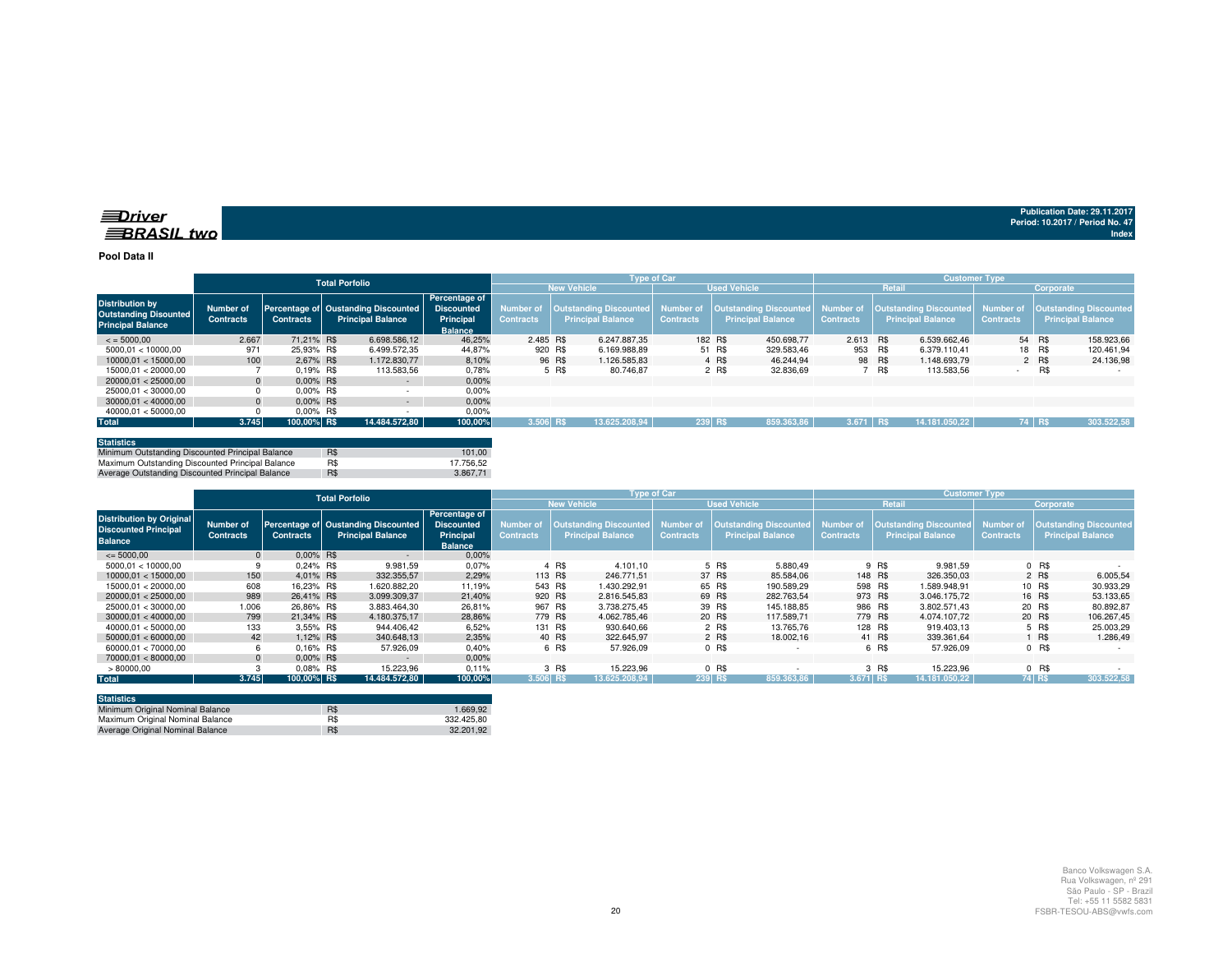| RASIL<br>٠ |
|------------|

#### **Pool Data III**

|                                         |                               |                  | <b>Total Porfolio</b>                                                             |                                                     |                  |                          | <b>Type of Car</b> |                          | <b>Customer Type</b> |                          |                  |                                                                                                                                                                         |  |  |
|-----------------------------------------|-------------------------------|------------------|-----------------------------------------------------------------------------------|-----------------------------------------------------|------------------|--------------------------|--------------------|--------------------------|----------------------|--------------------------|------------------|-------------------------------------------------------------------------------------------------------------------------------------------------------------------------|--|--|
|                                         |                               |                  |                                                                                   |                                                     |                  | <b>New Vehicle</b>       |                    | <b>Used Vehicle</b>      |                      | Retail                   | Corporate        |                                                                                                                                                                         |  |  |
| Distribution by Original<br><b>Term</b> | Number of<br><b>Contracts</b> | <b>Contracts</b> | <b>Percentage of Oustanding Discounted Discounted</b><br><b>Principal Balance</b> | Percentage of<br><b>Principal</b><br><b>Balance</b> | <b>Contracts</b> | <b>Principal Balance</b> | <b>Contracts</b>   | <b>Principal Balance</b> | <b>Contracts</b>     | <b>Principal Balance</b> | <b>Contracts</b> | Number of  Outstanding Discounted  Number of  Outstanding Discounted  Number of  Outstanding Discounted  Number of  Outstanding Discounted <br><b>Principal Balance</b> |  |  |
| $01 - 12$                               | $\Omega$                      | $0.00\%$ R\$     | $\sim$                                                                            | $0.00\%$                                            |                  |                          |                    |                          |                      |                          |                  |                                                                                                                                                                         |  |  |
| 13 - 24                                 |                               | $0.00\%$ R\$     |                                                                                   | 0,00%                                               |                  |                          |                    |                          |                      |                          |                  |                                                                                                                                                                         |  |  |
| $25 - 36$                               |                               | $0.00\%$ R\$     | $\sim$                                                                            | $0.00\%$                                            |                  |                          |                    |                          |                      |                          |                  |                                                                                                                                                                         |  |  |
| 37 - 48                                 | 85                            | 2.27% R\$        | 237.038.10                                                                        | 1,64%                                               |                  | 58 R\$<br>180.237.10     |                    | 27 R\$<br>56.801.00      |                      | 78 R\$<br>211.413.50     |                  | 7 R\$<br>25.624,60                                                                                                                                                      |  |  |
| $49 - 60$                               | 3.660                         | 97.73% R\$       | 14.247.534.70                                                                     | 98,36%                                              | 3.448 R\$        | 13.444.971.84            | 212 R\$            | 802.562.86               | 3.593 R\$            | 13.969.636.72            |                  | 67 R\$<br>277.897,98                                                                                                                                                    |  |  |
| <b>Total</b>                            | 3.745                         | 100,00% R\$      | 14.484.572,80                                                                     | 100,00%                                             | $3.506$ R\$      | 13.625.208,94            |                    | 859.363,86<br>239 R\$    | 3.671 R\$            | 14.181.050,22            |                  | 74 R\$<br>303.522,58                                                                                                                                                    |  |  |

| <b>Statistics</b>              |      |
|--------------------------------|------|
| Minimum Original Term          | 48   |
| Maximum Original Term          | 60   |
| Weighted Average Original Term | 59.8 |
|                                |      |

|                        |                  |                  | <b>Total Porfolio</b>               |                     |                  |                          | <b>Type of Car</b> |                       | <b>Customer Type</b> |                             |                  |                                                                                                                                            |  |  |
|------------------------|------------------|------------------|-------------------------------------|---------------------|------------------|--------------------------|--------------------|-----------------------|----------------------|-----------------------------|------------------|--------------------------------------------------------------------------------------------------------------------------------------------|--|--|
|                        |                  |                  |                                     |                     |                  | <b>New Vehicle</b>       |                    | <b>Used Vehicle</b>   |                      | Retail                      | Corporate        |                                                                                                                                            |  |  |
|                        |                  |                  |                                     | Percentage of       |                  |                          |                    |                       |                      |                             |                  |                                                                                                                                            |  |  |
| <b>Distribution by</b> | Number of        |                  | Percentage of Oustanding Discounted | <b>Discounted</b>   |                  |                          |                    |                       |                      |                             |                  | Number of  Outstanding Discounted  Number of  Outstanding Discounted  Number of  Outstanding Discounted  Number of  Outstanding Discounted |  |  |
| <b>Remaining Term</b>  | <b>Contracts</b> | <b>Contracts</b> | <b>Principal Balance</b>            | Principal           | <b>Contracts</b> | <b>Principal Balance</b> | <b>Contracts</b>   | Principal Balance     | <b>Contracts</b>     | <b>Principal Balance</b>    | <b>Contracts</b> | <b>Principal Balance</b>                                                                                                                   |  |  |
|                        |                  |                  |                                     | <b>Balance</b>      |                  |                          |                    |                       |                      |                             |                  |                                                                                                                                            |  |  |
| $01 - 12$              | 3.682            | 98.32% R\$       | 13.816.610.71                       | 95,39%              | 3.450 R\$        | 13.027.442.53            |                    | 232 R\$<br>789.168.18 | 3.611                | <b>R\$</b><br>13.544.688.05 |                  | 71 R\$<br>271.922,66                                                                                                                       |  |  |
| $13 - 24$              | 63               | 1.68% R\$        | 667.962,09                          | 4,61%               |                  | 56 R\$<br>597.766.41     |                    | 70.195,68<br>7 R\$    |                      | 60 R\$<br>636.362,17        |                  | 3 R\$<br>31.599,92                                                                                                                         |  |  |
| $25 - 36$              |                  | $0.00\%$ R\$     |                                     | 0,00%<br>$\sim 100$ |                  |                          |                    |                       |                      |                             |                  |                                                                                                                                            |  |  |
| 37 - 48                |                  | $0.00\%$ R\$     |                                     | 0.00%               |                  |                          |                    |                       |                      |                             |                  |                                                                                                                                            |  |  |
| $49 - 60$              |                  | $0.00\%$ R\$     |                                     | 0,00%               |                  |                          |                    |                       |                      |                             |                  |                                                                                                                                            |  |  |
| <b>Total</b>           | 3.745            | 100.00% RS       | 14.484.572.80                       | 100,00%             | 3.506 R\$        | 13.625.208.94            |                    | 239 RS<br>859.363.86  | 3.671 RS             | 14.181.050.22               |                  | <b>74 RS</b><br>303.522,58                                                                                                                 |  |  |
|                        |                  |                  |                                     |                     |                  |                          |                    |                       |                      |                             |                  |                                                                                                                                            |  |  |

|                                            | <b>Total Porfolio</b>         |                  |  |                                                                 |                                                        |                    |                          | <b>Type of Car</b> |                     | <b>Customer Type</b>     |                  |                                                                                                                                                      |               |                  |        |                                                           |
|--------------------------------------------|-------------------------------|------------------|--|-----------------------------------------------------------------|--------------------------------------------------------|--------------------|--------------------------|--------------------|---------------------|--------------------------|------------------|------------------------------------------------------------------------------------------------------------------------------------------------------|---------------|------------------|--------|-----------------------------------------------------------|
|                                            |                               |                  |  |                                                                 |                                                        | <b>New Vehicle</b> |                          |                    | <b>Used Vehicle</b> |                          |                  | Corporate                                                                                                                                            |               |                  |        |                                                           |
| <b>Distribution by</b><br><b>Seasoning</b> | Number of<br><b>Contracts</b> | <b>Contracts</b> |  | Percentage of Oustanding Discounted<br><b>Principal Balance</b> | <b>Percentage of</b><br><b>Discounted</b><br>Principal | <b>Contracts</b>   | <b>Principal Balance</b> | <b>Contracts</b>   |                     | <b>Principal Balance</b> | <b>Contracts</b> | Number of   Outstanding Discounted   Number of   Outstanding Discounted   Number of   Outstanding Discounted   Number of<br><b>Principal Balance</b> |               | <b>Contracts</b> |        | <b>Outstanding Discounted</b><br><b>Principal Balance</b> |
| $01 - 12$                                  |                               | 0.00% R\$        |  |                                                                 | <b>Balance</b><br>0.00%                                |                    |                          |                    |                     |                          |                  |                                                                                                                                                      |               |                  |        |                                                           |
| $13 - 24$                                  |                               | $0.00\%$ R\$     |  | $\sim$                                                          | 0,00%                                                  |                    |                          |                    |                     |                          |                  |                                                                                                                                                      |               |                  |        |                                                           |
| $25 - 36$                                  |                               |                  |  |                                                                 |                                                        |                    |                          |                    |                     |                          |                  |                                                                                                                                                      |               |                  |        |                                                           |
| $37 - 48$                                  | 238                           | 3.18% R\$        |  | 1.634.888.05                                                    | 5,64%                                                  | 194 R\$            | 1.430.609.09             |                    | 44 R\$              | 204.278.96               | 228 R\$          |                                                                                                                                                      | 1.577.663.53  |                  | 10 R\$ | 57.224,52                                                 |
| $49 - 60$                                  | 3.507                         | 46.82% R\$       |  | 12.849.684.75                                                   | 44.36%                                                 | 3.312 R\$          | 12.194.599.85            |                    | 195 R\$             | 655.084.90               | 3.443 R\$        |                                                                                                                                                      | 12.603.386.69 |                  | 64 R\$ | 246.298,06                                                |
| Total                                      | 3.745                         | 100,00% R\$      |  | 14.484.572.80                                                   | 100,00%                                                | 3.506 R\$          | 13.625.208.94            |                    | 239 R\$             | 859.363,86               | $3.671$ RS       |                                                                                                                                                      | 14.181.050.22 |                  | 74 RS  | 303.522,58                                                |

| <b>Statistics</b>                 |    |
|-----------------------------------|----|
| Minimum Seasoning                 | 49 |
| Maximum Seasoning                 | 60 |
| <b>Weighted Average Seasoning</b> |    |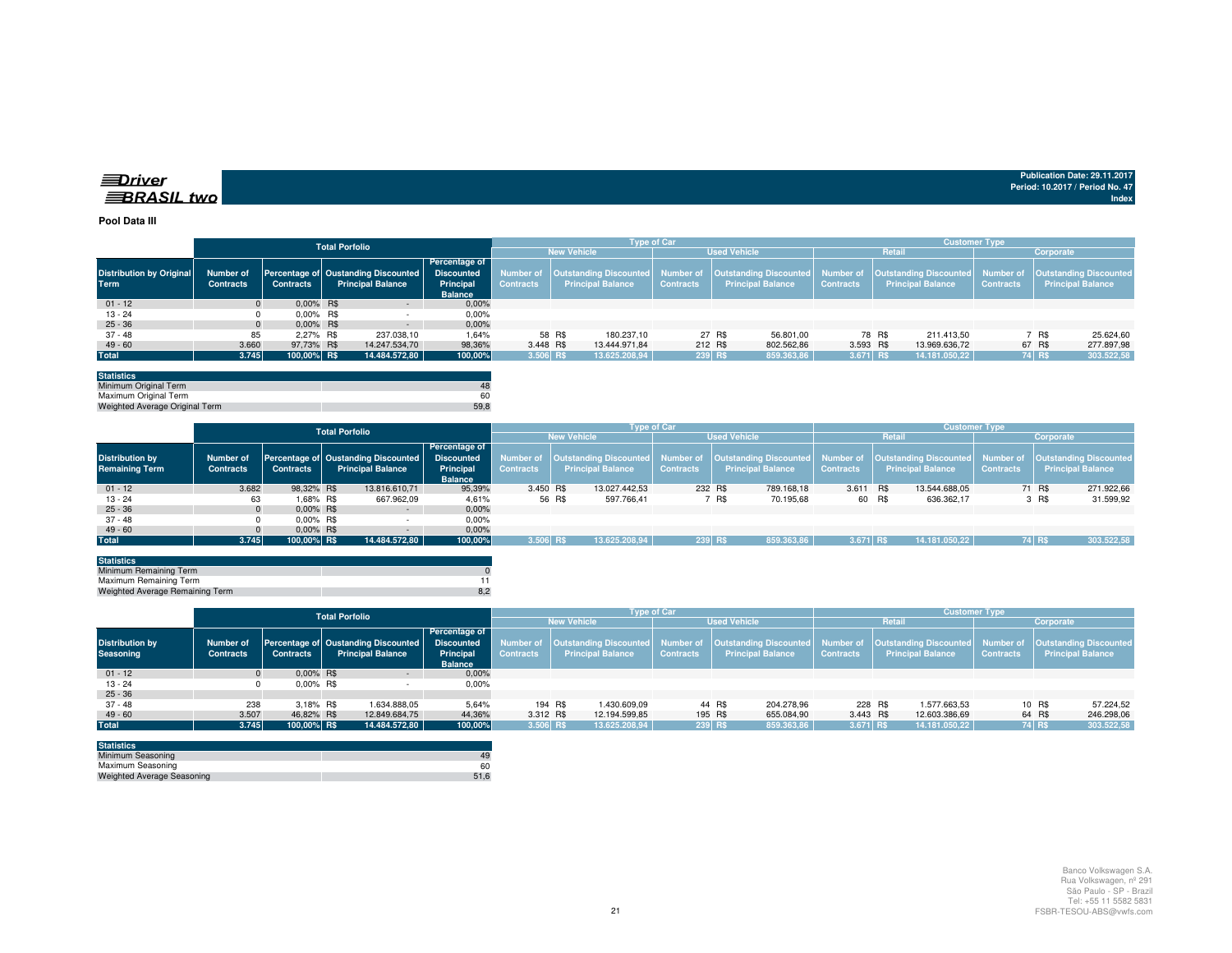$\equiv$ Driver **BRASIL** two

**Publication Date: 29.11.2017 Period: 10.2017 / Period No. 47Index**

**Pool Data IV**

|                              | <b>Total Porfolio</b>           |                  |                                                                                    |                            |                    |                                                                                                         |               | <b>Type of Car</b> |                          |            | <b>Customer Type</b> |                                                                                         |               |                  |        |                          |
|------------------------------|---------------------------------|------------------|------------------------------------------------------------------------------------|----------------------------|--------------------|---------------------------------------------------------------------------------------------------------|---------------|--------------------|--------------------------|------------|----------------------|-----------------------------------------------------------------------------------------|---------------|------------------|--------|--------------------------|
|                              |                                 |                  |                                                                                    |                            | <b>New Vehicle</b> |                                                                                                         |               |                    | <b>Used Vehicle</b>      |            | Retail               |                                                                                         | Corporate     |                  |        |                          |
| <b>Distribution by brand</b> | Number of 1<br><b>Contracts</b> | <b>Contracts</b> | <b>Percentage of Outstanding Discounted</b> Discounted<br><b>Principal Balance</b> | Percentage of<br>Principal | <b>Contracts</b>   | Number of Cutstanding Discounted Number of Cutstanding Discounted Number of<br><b>Principal Balance</b> |               | <b>Contracts</b>   | <b>Principal Balance</b> |            | <b>Contracts</b>     | Outstanding Discounted   Number of   Outstanding Discounted<br><b>Principal Balance</b> |               | <b>Contracts</b> |        | <b>Principal Balance</b> |
|                              |                                 |                  |                                                                                    | <b>Balance</b>             |                    |                                                                                                         |               |                    |                          |            |                      |                                                                                         |               |                  |        |                          |
| AUDI                         |                                 | $0.05\%$ R\$     | 19,281,38                                                                          | 0,13%                      |                    | 2 R\$                                                                                                   | 19,281.38     |                    | 0 R\$                    |            |                      | 2 R\$                                                                                   | 19.281.38     |                  | 0 R\$  |                          |
| SEAT                         |                                 | $0.00\%$ R\$     |                                                                                    | 0,00%                      |                    | 0 R\$                                                                                                   |               |                    | 0 R\$                    |            |                      | 0 R\$                                                                                   |               |                  | 0 R\$  |                          |
| VW C&L                       | 3.650                           | 97.46% R\$       | 14.113.114.06                                                                      | 97,44%                     | 3.482 R\$          |                                                                                                         | 13.512.041.19 | 168 R\$            |                          | 601.072.87 | 3.578 R\$            |                                                                                         | 13.815.538.72 |                  | 72 R\$ | 297.575,34               |
| OTHER BRANDS                 | 93                              | 2.48% R\$        | 352.177.36                                                                         | 2.43%                      |                    | 22 R\$                                                                                                  | 93.886.37     |                    | 71 R\$                   | 258.290.99 |                      | 91 R\$                                                                                  | 346.230.12    |                  | 2 R\$  | 5.947,24                 |
| <b>Total</b>                 | 3.745                           | 100.00% RS       | 14.484.572.80                                                                      | 100.00%                    | 3.506 RS           |                                                                                                         | 13.625.208.94 | 239 R\$            |                          | 859.363.86 | $3.671$ RS           |                                                                                         | 14.181.050.22 |                  | 74 R\$ | 303.522,58               |
|                              |                                 |                  |                                                                                    |                            |                    |                                                                                                         |               |                    |                          |            |                      |                                                                                         |               |                  |        |                          |

|                                                             |                                      |                  | <b>Total Porfolio</b>                                            |                                                                   |                               | <b>Type of Car</b>                                        |                                      | <b>Customer Type</b><br>Retail |                                                           |                                      |         |                                                           |                                      |           |                                                           |
|-------------------------------------------------------------|--------------------------------------|------------------|------------------------------------------------------------------|-------------------------------------------------------------------|-------------------------------|-----------------------------------------------------------|--------------------------------------|--------------------------------|-----------------------------------------------------------|--------------------------------------|---------|-----------------------------------------------------------|--------------------------------------|-----------|-----------------------------------------------------------|
|                                                             |                                      |                  |                                                                  |                                                                   |                               | <b>New Vehicle</b>                                        |                                      |                                | <b>Used Vehicle</b>                                       |                                      |         |                                                           |                                      | Corporate |                                                           |
| <b>Distribution by</b><br>Geographic<br><b>Distribution</b> | <b>Number of</b><br><b>Contracts</b> | <b>Contracts</b> | Percentage of Outstanding Discounted<br><b>Principal Balance</b> | Percentage of<br><b>Discounted</b><br>Principal<br><b>Balance</b> | <b>Number of</b><br>Contracts | <b>Outstanding Discounted</b><br><b>Principal Balance</b> | <b>Number of</b><br><b>Contracts</b> |                                | <b>Outstanding Discounted</b><br><b>Principal Balance</b> | <b>Number of</b><br><b>Contracts</b> |         | <b>Outstanding Discounted</b><br><b>Principal Balance</b> | <b>Number of</b><br><b>Contracts</b> |           | <b>Outstanding Discounted</b><br><b>Principal Balance</b> |
| AC                                                          | 14                                   | 0,37% R\$        | 38.857,54                                                        | 0,27%                                                             |                               | 38.857,54<br>14 R\$                                       |                                      | $0$ R\$                        | $\sim$                                                    |                                      | 13 R\$  | 37.929,09                                                 |                                      | 1 R\$     | 928,45                                                    |
| AL                                                          | 29                                   | 0,77% R\$        | 92.124,84                                                        | 0,64%                                                             |                               | 29 R\$<br>92.124,84                                       |                                      | $0$ R\$                        |                                                           | 29                                   | R\$     | 92.124,84                                                 |                                      | R\$       |                                                           |
| AM                                                          | 25                                   | 0.67% R\$        | 101.506,06                                                       | 0,70%                                                             |                               | 22 R\$<br>79.181,26                                       |                                      | 3 R\$                          | 22.324,80                                                 |                                      | 19 R\$  | 76.042,69                                                 |                                      | 6 R\$     | 25.463,37                                                 |
| AP                                                          | 18                                   | 0.48% R\$        | 114.560.47                                                       | 0,79%                                                             |                               | 18 R\$<br>114.560.47                                      |                                      | 0 R\$                          |                                                           | 18                                   | R\$     | 114.560.47                                                |                                      | R\$       |                                                           |
| BA                                                          | 143                                  | 3,82% R\$        | 484.560,44                                                       | 3,35%                                                             |                               | 131 R\$<br>452.987,62                                     |                                      | 12 R\$                         | 31.572,82                                                 |                                      | 139 R\$ | 467.404,80                                                | $\overline{4}$                       | R\$       | 17.155,64                                                 |
| СE                                                          | 105                                  | 2,80% R\$        | 398.784,66                                                       | 2,75%                                                             |                               | 102 R\$<br>390.205,11                                     |                                      | 3 R\$                          | 8.579,55                                                  | 105                                  | R\$     | 398.784,66                                                |                                      | R\$       |                                                           |
| DF                                                          | 94                                   | 2.51% R\$        | 441.784,53                                                       | 3,05%                                                             |                               | 93 R\$<br>437.889,27                                      |                                      | 1 R\$                          | 3.895,26                                                  |                                      | 94 R\$  | 441.784.53                                                |                                      | R\$       |                                                           |
| <b>ES</b>                                                   | 65                                   | 1.74% R\$        | 239.156.61                                                       | 1,65%                                                             |                               | 62 R\$<br>226.474,39                                      |                                      | 3 R\$                          | 12.682,22                                                 | 61                                   | R\$     | 226.920,51                                                | 4                                    | R\$       | 12.236,10                                                 |
| GO                                                          | 166                                  | 4,43% R\$        | 633.183,29                                                       | 4,37%                                                             |                               | 157 R\$<br>607.921,05                                     |                                      | 9 R\$                          | 25.262,24                                                 | 163 R\$                              |         | 619.396,18                                                |                                      | 3 R\$     | 13.787,11                                                 |
| MA                                                          | 36                                   | 0,96% R\$        | 130.236.01                                                       | 0,90%                                                             |                               | 35 R\$<br>129.907,23                                      |                                      | R\$                            | 328,78                                                    | 36                                   | R\$     | 130.236,01                                                |                                      | R\$       |                                                           |
| <b>MG</b>                                                   | 407                                  | 10.87% R\$       | 1.440.334.51                                                     | 9,94%                                                             | 387 R\$                       | 1.370.093.15                                              |                                      | 20 R\$                         | 70.241.36                                                 | 404 R\$                              |         | 1.424.628.30                                              |                                      | 3 R\$     | 15.706,21                                                 |
| <b>MS</b>                                                   | 103                                  | 2,75% R\$        | 410.015,97                                                       | 2,83%                                                             |                               | 405.669,41<br>101 R\$                                     |                                      | 2 R\$                          | 4.346,56                                                  | 103 R\$                              |         | 410.015,97                                                |                                      | R\$       |                                                           |
| MT                                                          | 78                                   | 2,08% R\$        | 352.242,45                                                       | 2,43%                                                             |                               | 76 R\$<br>347.645,62                                      |                                      | 2 R\$                          | 4.596,83                                                  |                                      | 76 R\$  | 339.713,33                                                |                                      | 2 R\$     | 12.529,12                                                 |
| PA                                                          | 64                                   | 1.71% R\$        | 325.252,13                                                       | 2,25%                                                             |                               | 59 R\$<br>304.729,57                                      |                                      | 5 R\$                          | 20.522,56                                                 | 62                                   | R\$     | 316.413,98                                                | $\overline{2}$                       | R\$       | 8.838,15                                                  |
| PB                                                          | 79                                   | 2,11% R\$        | 327.227,66                                                       | 2,26%                                                             |                               | 72 R\$<br>308.035,33                                      |                                      | 7 R\$                          | 19.192,33                                                 |                                      | 79 R\$  | 327.227,66                                                | $\sim$                               | R\$       | $\sim$                                                    |
| PE                                                          | 144                                  | 3,85% R\$        | 539.423,10                                                       | 3,72%                                                             |                               | 135 R\$<br>513.950,33                                     |                                      | 9 R\$                          | 25.472,77                                                 |                                      | 144 R\$ | 539.423,10                                                |                                      | R\$       |                                                           |
| PI                                                          | 64                                   | 1.71% R\$        | 249.002.47                                                       | 1,72%                                                             |                               | 64 R\$<br>249.002.47                                      |                                      | $0$ R\$                        | $\sim$                                                    |                                      | 64 R\$  | 249.002.47                                                | ÷.                                   | R\$       |                                                           |
| <b>PR</b>                                                   | 259                                  | 6.92% R\$        | 939.650.86                                                       | 6,49%                                                             |                               | 232 R\$<br>851.397,84                                     |                                      | 27 R\$                         | 88.253,02                                                 | 247                                  | R\$     | 899.950,61                                                |                                      | 12 R\$    | 39.700,25                                                 |
| <b>RJ</b>                                                   | 258                                  | 6,89% R\$        | 1.076.597,60                                                     | 7,43%                                                             | 235 R\$                       | 969.622,24                                                |                                      | 23 R\$                         | 106.975,36                                                | 256 R\$                              |         | 1.069.021,72                                              |                                      | 2 R\$     | 7.575,88                                                  |
| <b>RN</b>                                                   | 32                                   | 0,85% R\$        | 127.313,57                                                       | 0,88%                                                             |                               | 32 R\$<br>127.313,57                                      |                                      | $0$ R\$                        |                                                           | 31                                   | R\$     | 121.870,44                                                |                                      | R\$       | 5.443,13                                                  |
| <b>RO</b>                                                   | 44                                   | 1,17% R\$        | 179.051,01                                                       | 1,24%                                                             |                               | 41 R\$<br>168.463.02                                      |                                      | 3 R\$                          | 10.587,99                                                 |                                      | 44 R\$  | 179.051,01                                                | $\sim$                               | R\$       |                                                           |
| <b>RR</b>                                                   |                                      | 0.13% R\$        | 27.360,71                                                        | 0,19%                                                             |                               | 4 R\$<br>24.690,02                                        |                                      | 1 R\$                          | 2.670,69                                                  | 5                                    | R\$     | 27.360,71                                                 |                                      | R\$       |                                                           |
| <b>RS</b>                                                   | 320                                  | 8,54% R\$        | 1.076.909,86                                                     | 7,43%                                                             | 301 R\$                       | 1.023.260,70                                              |                                      | 19 R\$                         | 53.649,16                                                 | 313 R\$                              |         | 1.034.113.97                                              | $7^{\circ}$                          | R\$       | 42.795,89                                                 |
| SC                                                          | 350                                  | 9,35% R\$        | 1.414.006,91                                                     | 9,76%                                                             |                               | 333 R\$<br>1.344.684,67                                   |                                      | 17 R\$                         | 69.322,24                                                 | 341                                  | R\$     | 1.382.491,96                                              |                                      | 9 R\$     | 31.514,95                                                 |
| <b>SE</b>                                                   | 32                                   | 0.85% R\$        | 105.623.18                                                       | 0,73%                                                             |                               | 29 R\$<br>94.123.06                                       |                                      | 3 R\$                          | 11.500,12                                                 |                                      | 30 R\$  | 102.028,82                                                |                                      | 2 R\$     | 3.594,36                                                  |
| <b>SP</b>                                                   | 784                                  | 20.93% R\$       | 3.100.471.89                                                     | 21,41%                                                            | 715 R\$                       | 2.833.084,69                                              |                                      | 69 R\$                         | 267.387,20                                                |                                      | 768 R\$ | 3.034.217,92                                              |                                      | 16 R\$    | 66.253,97                                                 |
| <b>TO</b>                                                   | 27                                   | 0,72% R\$        | 119.334,47                                                       | 0,82%                                                             |                               | 27 R\$<br>119.334,47                                      |                                      | 0 R\$                          | $\sim$                                                    |                                      | 27 R\$  | 119.334.47                                                | $\sim 100$                           | R\$       |                                                           |
| <b>Total</b>                                                | 3.745                                | 100,00% R\$      | 14.484.572.80                                                    | 100.00%                                                           | 3.506 RS                      | 13.625.208.94                                             |                                      | 239 RS                         | 859.363.86                                                | 3.671 RS                             |         | 14.181.050.22                                             |                                      | 74 RS     | 303.522.58                                                |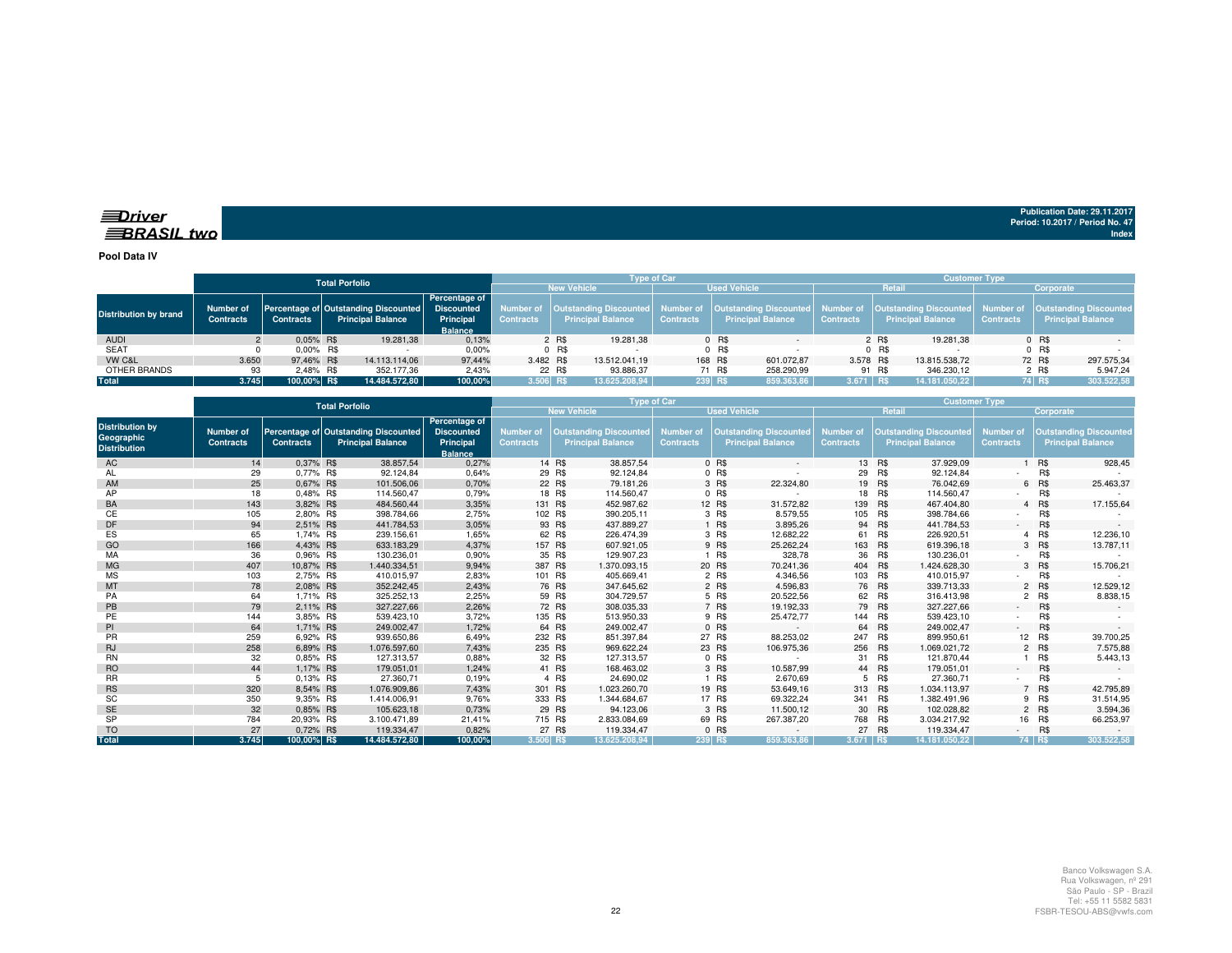**Index**

**Pool Data V**

| <b>Total Porfolio</b>                   |                   |                               |                                   |                                                                     |                                                                   | <b>Type of Car</b>            |         |                                                              |                                      | <b>Customer Type</b> |                                                                    |                                                                                               |                 |                                      |  |                                                              |              |
|-----------------------------------------|-------------------|-------------------------------|-----------------------------------|---------------------------------------------------------------------|-------------------------------------------------------------------|-------------------------------|---------|--------------------------------------------------------------|--------------------------------------|----------------------|--------------------------------------------------------------------|-----------------------------------------------------------------------------------------------|-----------------|--------------------------------------|--|--------------------------------------------------------------|--------------|
|                                         |                   |                               |                                   |                                                                     | <b>New Vehicle</b><br><b>Used Vehicle</b>                         |                               |         |                                                              |                                      |                      | Retail                                                             |                                                                                               | Corporate       |                                      |  |                                                              |              |
| <b>Distribution by Brand</b><br>& Model | <b>Model</b>      | Number of<br><b>Contracts</b> | Percentage of<br><b>Contracts</b> | <b>Outstanding</b><br><b>Discounted Principal</b><br><b>Balance</b> | Percentage of<br><b>Discounted</b><br>Principal<br><b>Balance</b> | Number of<br><b>Contracts</b> |         | Outstanding<br><b>Discounted Principal</b><br><b>Balance</b> | <b>Number of</b><br><b>Contracts</b> |                      | <b>Outstanding</b><br><b>Discounted Principa</b><br><b>Balance</b> | Outstanding<br>Number of<br><b>Discounted Principal</b><br><b>Contracts</b><br><b>Balance</b> |                 | <b>Number of</b><br><b>Contracts</b> |  | Outstanding<br><b>Discounted Principal</b><br><b>Balance</b> |              |
| <b>VW</b>                               | <b>AMAROK</b>     | 13                            | 0.35% R\$                         | 90.713,16                                                           | 0,63%                                                             |                               | 13 R\$  | 90.713,16                                                    |                                      | 0 R\$                |                                                                    |                                                                                               | 12 R\$          | 84.548,09                            |  | 1 R\$                                                        | 6.165,07     |
|                                         | <b>BORA</b>       | $\Omega$                      | 0.00% R\$                         | $\sim$                                                              | 0,00%                                                             |                               | 0 R\$   | $\sim$                                                       |                                      | 0 R\$                |                                                                    |                                                                                               | 0 R\$           | $\sim$                               |  | $0$ R\$                                                      |              |
|                                         | <b>CROSSFOX</b>   | 55                            | 1,47% R\$                         | 314.422,91                                                          | 2,17%                                                             |                               | 51 R\$  | 305.068,38                                                   |                                      | 4 R\$                | 9.354,53                                                           |                                                                                               | 55 R\$          | 314.422,91                           |  | 0 R\$                                                        |              |
|                                         | <b>FOX</b>        | 676                           | 18,05% R\$                        | 2.809.359,03                                                        | 19,40%                                                            | 633 R\$                       |         | 2.638.212,24                                                 |                                      | 43 R\$               | 171.146,79                                                         | 668 R\$                                                                                       |                 | 2.770.128,28                         |  | 8 R\$                                                        | 39.230,75    |
|                                         | <b>FUSCA</b>      | $\Omega$                      | 0.00% R\$                         | <b>Contractor</b>                                                   | 0.00%                                                             |                               | 0 R\$   | $\sim$                                                       |                                      | 0 R\$                |                                                                    |                                                                                               | 0 R\$           | $\sim$                               |  | 0 R\$                                                        |              |
|                                         | GOL               | 2.034                         | 54,31% R\$                        | 7.234.461,81                                                        | 49,95%                                                            | 1.958 R\$                     |         | 6.986.447,14                                                 |                                      | 76 R\$               | 248.014,67                                                         | 1.994 R\$                                                                                     |                 | 7.079.201,63                         |  | 40 R\$                                                       | 155.260,18   |
|                                         | <b>GOLF</b>       | 16                            | 0,43% R\$                         | 77.854,56                                                           | 0,54%                                                             |                               | 12 R\$  | 68.513,06                                                    |                                      | 4 R\$                | 9.341,50                                                           |                                                                                               | 16 R\$          | 77.854,56                            |  | 0 R\$                                                        |              |
|                                         | <b>JETTA</b>      |                               | $0.19\%$ R\$                      | 75.449.29                                                           | 0.52%                                                             |                               | 7 R\$   | 75.449.29                                                    |                                      | 0 R\$                | $\sim$                                                             |                                                                                               | 7 R\$           | 75.449.29                            |  | 0 R\$                                                        |              |
|                                         | <b>KOMBI</b>      |                               | 0.13% R\$                         | 19.378,75                                                           | 0,13%                                                             |                               | 4 R\$   | 16.212,56                                                    |                                      | 1 R\$                | 3.166,19                                                           |                                                                                               | 4 R\$           | 18.450,30                            |  | 1 R\$                                                        | 928,45       |
|                                         | PARATI            |                               | 0.00% R\$                         | $\sim$                                                              | 0,00%                                                             |                               | 0 R\$   |                                                              |                                      | 0 R\$                |                                                                    |                                                                                               | 0 R\$           |                                      |  | 0 R\$                                                        |              |
|                                         | <b>PASSAT</b>     |                               | 0.00% R\$                         | <b>Contractor</b>                                                   | 0,00%                                                             |                               | 0 R\$   |                                                              |                                      | 0 R\$                |                                                                    |                                                                                               | 0 R\$           |                                      |  | 0 R\$                                                        |              |
|                                         | POLO              | 13                            | 0.35% R\$                         | 42.831,47                                                           | 0,30%                                                             |                               | 13 R\$  | 42.831,47                                                    |                                      | 0 R\$                | $\sim$                                                             |                                                                                               | 13 R\$          | 42.831,47                            |  | 0 R\$                                                        |              |
|                                         | POLO SEDAN        | 31                            | 0.83% R\$                         | 160.189,88                                                          | 1,11%                                                             |                               | 27 R\$  | 138.933,81                                                   |                                      | 4 R\$                | 21.256,07                                                          |                                                                                               | 29 R\$          | 146.828,87                           |  | 2 R\$                                                        | 13.361,01    |
|                                         | SANTANA           | $\Omega$                      | 0,00% R\$                         | $\sim$                                                              | 0,00%                                                             |                               | 0 R\$   | $\sim$                                                       |                                      | 0 R\$                |                                                                    |                                                                                               | 0 R\$           | $\sim$                               |  | 0 R\$                                                        |              |
|                                         | <b>SAVEIRO</b>    | 104                           | 2,78% R\$                         | 487.985.32                                                          | 3,37%                                                             |                               | 99 R\$  | 461.342,34                                                   |                                      | 5 R\$                | 26.642,98                                                          |                                                                                               | 92 R\$          | 435.905,95                           |  | 12 R\$                                                       | 52.079,37    |
|                                         | <b>SPACECROSS</b> | 10                            | 0,27% R\$                         | 52.675,95                                                           | 0,36%                                                             |                               | 10 R\$  | 52.675,95                                                    |                                      | 0 R\$                |                                                                    |                                                                                               | 8 R\$           | 47.358,10                            |  | 2 R\$                                                        | 5.317,85     |
|                                         | <b>SPACEFOX</b>   | 49                            | 1,31% R\$                         | 265.983,68                                                          | 1,84%                                                             |                               | 37 R\$  | 224.742,58                                                   |                                      | 12 R\$               | 41.241,10                                                          |                                                                                               | 48 R\$          | 256.895,34                           |  | 1 R\$                                                        | 9.088,34     |
|                                         | <b>TIGUAN</b>     |                               | 0,00% R\$                         | $\sim$                                                              | 0,00%                                                             |                               | 0 R\$   |                                                              |                                      | 0 R\$                |                                                                    |                                                                                               | 0 R\$           |                                      |  | 0 R\$                                                        |              |
|                                         | <b>TOUAREG</b>    |                               | 0.00% R\$                         | $\sim 10^{-1}$                                                      | 0,00%                                                             |                               | 0 R\$   | $\sim$ $ \sim$                                               |                                      | 0 R\$                |                                                                    |                                                                                               | 0 R\$           | $\sim$ 100 $\pm$                     |  | 0 R\$                                                        |              |
|                                         | <b>UP</b>         | $\overline{2}$                | 0.05% R\$                         | 7.725,36                                                            | 0,05%                                                             |                               | 2 R\$   | 7.725,36                                                     |                                      | 0 R\$                |                                                                    |                                                                                               | 2 R\$           | 7.725,36                             |  | 0 R\$                                                        |              |
|                                         | <b>VOYAGE</b>     | 634                           | 16,93% R\$                        | 2.473.356,49                                                        | 17,08%                                                            | 615 R\$                       |         | 2.402.447,45                                                 |                                      | 19 R\$               | 70.909,04                                                          | 629 R\$                                                                                       |                 | 2.457.212,17                         |  | 5 R\$                                                        | 16.144,32    |
|                                         | OTHER VW          |                               | $0.03\%$ R\$                      | 726,40                                                              | 0.01%                                                             |                               | 1 R\$   | 726,40                                                       |                                      | 0 R\$                |                                                                    |                                                                                               | 1 R\$           | 726,40                               |  | 0 R\$                                                        |              |
| <b>Sub-Total VW</b>                     |                   | 3.650                         | 97,46% R\$                        | 14.113.114.06                                                       | 97,44%                                                            | 3.482 RS                      |         | 13.512.041.19                                                |                                      | 168 R\$              | 601.072.87                                                         | 3.578 RS                                                                                      |                 | 13.815.538.72                        |  | <b>72 RS</b>                                                 | 297.575.34   |
| Audi                                    | A1                | $\Omega$                      | 0.00% R\$                         |                                                                     | 0,00%                                                             |                               | 0 R\$   |                                                              |                                      | 0 R\$                |                                                                    |                                                                                               | $0$ R\$         |                                      |  | $0$ R\$                                                      |              |
|                                         | A <sub>3</sub>    |                               | 0,03% R\$                         | 11.797,30                                                           | 0,08%                                                             |                               | 1 R\$   | 11.797,30                                                    |                                      | 0 R\$                |                                                                    |                                                                                               | 1 R\$           | 11.797,30                            |  | 0 R\$                                                        |              |
|                                         | A <sub>4</sub>    |                               | 0.00% R\$                         | $\sim$                                                              | 0,00%                                                             |                               | 0 R\$   | $\sim$                                                       |                                      | 0 R\$                |                                                                    |                                                                                               | 0 R\$           | $\sim$                               |  | 0 R\$                                                        |              |
|                                         | A <sub>5</sub>    |                               | 0.03% R\$                         | 7.484,08                                                            | 0,05%                                                             |                               | 1 R\$   | 7.484,08                                                     |                                      | 0 R\$                |                                                                    |                                                                                               | 1 R\$           | 7.484,08                             |  | 0 R\$                                                        |              |
|                                         | Q <sub>3</sub>    |                               | 0.00% R\$                         | $\sim$                                                              | 0,00%                                                             |                               | 0 R\$   |                                                              |                                      | 0 R\$                |                                                                    |                                                                                               | 0 R\$           |                                      |  | 0 R\$                                                        |              |
| <b>Sub-Total Audi</b>                   |                   | $\overline{2}$                | $0.05\%$ R\$                      | 19.281,38                                                           | 0,13%                                                             |                               | $2$ R\$ | 19.281.38                                                    |                                      | $0$ R\$              |                                                                    |                                                                                               | $2$ RS          | 19.281.38                            |  | $0$ R\$                                                      | 14.          |
| Seat                                    | <b>IBIZA</b>      | $\Omega$                      | 0.00% R\$                         |                                                                     | 0,00%                                                             |                               | 0 R\$   | $\sim$                                                       |                                      | 0 R\$                |                                                                    |                                                                                               | 0 R\$           | $\sim$                               |  | 0 R\$                                                        |              |
| <b>Sub-Total Seat</b>                   |                   | $\Omega$                      | 0,00% R\$                         | <b>College</b>                                                      | 0,00%                                                             |                               | $0$ R\$ | <b>College</b>                                               |                                      | $0$ R\$              | <b>Contract</b>                                                    |                                                                                               | 0 <sup>RS</sup> | <b>State State</b>                   |  | $0$ R\$                                                      | <b>START</b> |
| <b>OTHER BRANDS</b>                     | OTHER BRANDS      | 93                            | 2,48% R\$                         | 352.177,36                                                          | 2,43%                                                             |                               | 22 R\$  | 93.886,37                                                    |                                      | 71 R\$               | 258.290,99                                                         |                                                                                               | 91 R\$          | 346.230,12                           |  | 2 R\$                                                        | 5.947,24     |
| <b>Sub-Total Other Brands</b>           |                   | 93                            | 2,48% R\$                         | 352.177,36                                                          | 2,43%                                                             | 22 R\$                        |         | 93.886.37                                                    |                                      | 71 R\$               | 258.290.99                                                         |                                                                                               | 91 RS           | 346.230.12                           |  | $2$ R\$                                                      | 5.947,24     |
| <b>Total</b>                            |                   | 3.745                         | 100,00% R\$                       | 14.484.572,80                                                       | 100.00%                                                           | 3.506 R\$                     |         | 13.625.208.94                                                |                                      | 239 R\$              | 859.363.86                                                         | 3.671 RS                                                                                      |                 | 14.181.050.22                        |  | 74 R\$                                                       | 303.522.58   |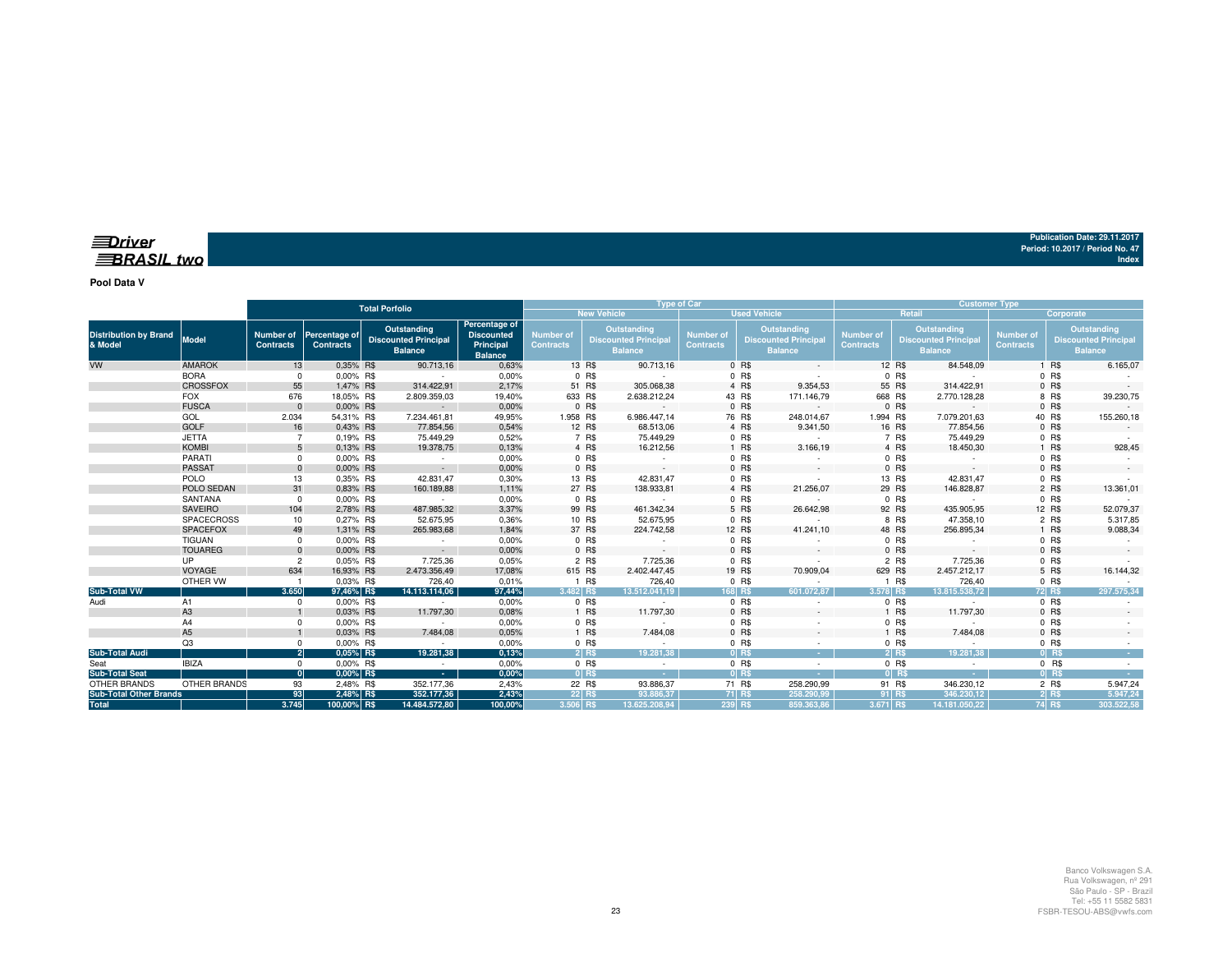# **EDriver BRASIL** two

### **Publication Date: 29.11.2017 Period: 10.2017 / Period No. 47Index**

# **Pool Data IV**

|                            | <b>Total Porfolio</b>                |                  |  |                                                                  |                                                                          |  |  |  |  |  |  |
|----------------------------|--------------------------------------|------------------|--|------------------------------------------------------------------|--------------------------------------------------------------------------|--|--|--|--|--|--|
| <b>EA189 Engine status</b> | <b>Number of</b><br><b>Contracts</b> | <b>Contracts</b> |  | Percentage of Outstanding Discounted<br><b>Principal Balance</b> | Percentage of<br><b>Discounted</b><br><b>Principal</b><br><b>Balance</b> |  |  |  |  |  |  |
| EA189 Engine               | $\overline{2}$                       | 0,05% R\$        |  | 6.373,22                                                         | 0,04%                                                                    |  |  |  |  |  |  |
| Other                      | 3.743                                | 99,95% R\$       |  | 14.478.199,58                                                    | 99,96%                                                                   |  |  |  |  |  |  |
| <b>Total</b>               | 3.745                                | 100,00% R\$      |  | 14.484.572,80                                                    | 100,00%                                                                  |  |  |  |  |  |  |